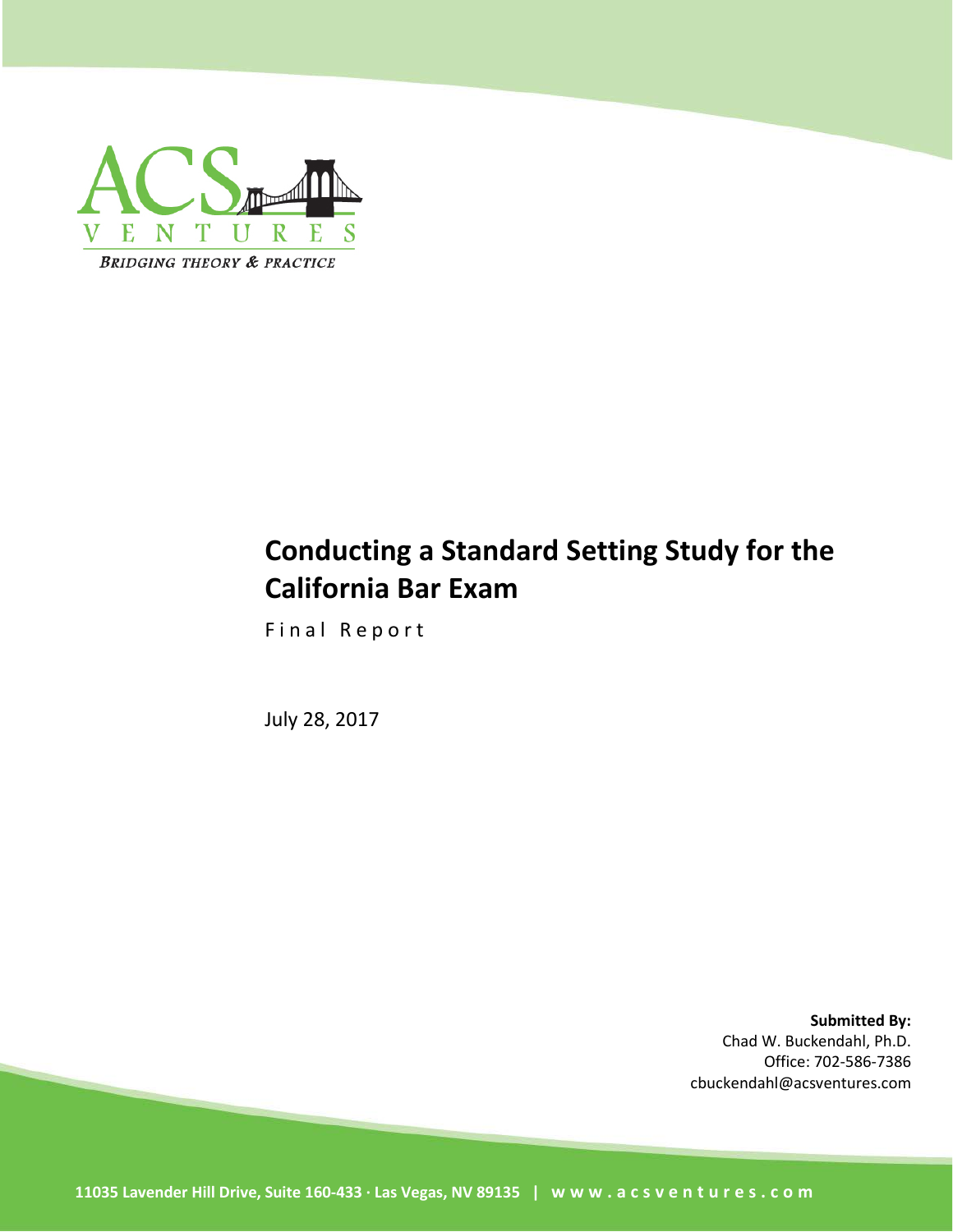## **Contents**

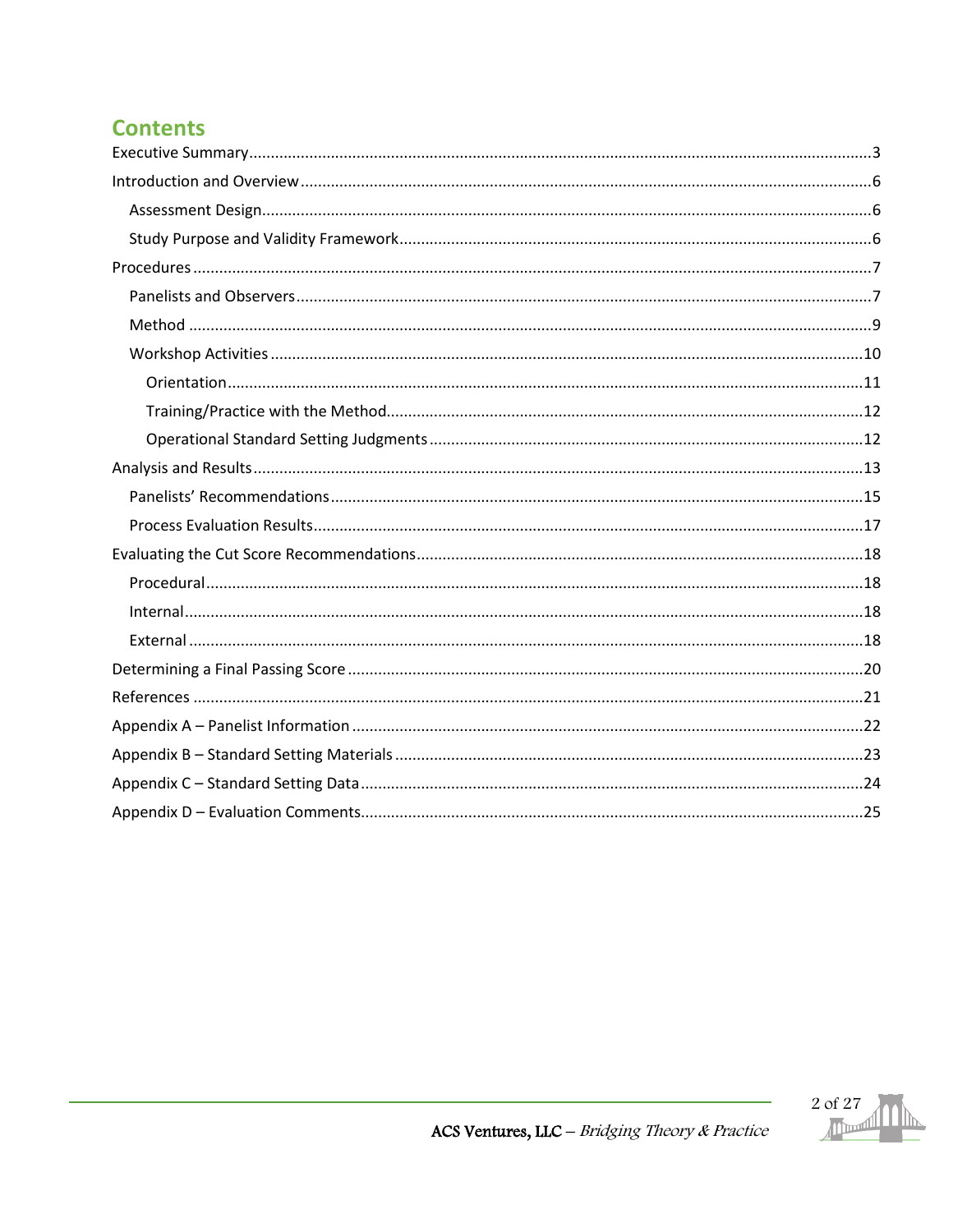## <span id="page-2-0"></span>**Executive Summary**

l

The California State Bar conducted a standard setting workshop<sup>[1](#page-2-1)</sup> May 15-17, 2017 to evaluate the passing score for the California Bar Exam. The results from this workshop serve as an important source of evidence for informing the final policy decision on what, if any, changes to make in the current required passing score. The workshop involved gathering judgments from panelists through the application of a standardized process for recommending passing scores and then calculating a recommendation for a passing score.

The standard setting workshop applied a modification of the Analytic Judgment Method (AJM; Plake & Hambleton, 2001). This method entails asking panelists to classify illustrative responses into defined categories (e.g., not competent, competent, highly competent). The selection of the AJM for the California Bar Examination reflected consideration of the characteristics of the exam as well as requirements of the standard setting method itself. The AJM was designed for examinations that use constructed response questions (i.e. narrative written answers) that are designed to measure multiple traits. The responses produced by applicants on the essay questions and performance task are examples of constructed response questions for which the AJM is applicable. $<sup>2</sup>$  $<sup>2</sup>$  $<sup>2</sup>$ </sup>

The methodology involved identifying exemplars of applicant performance that span the observed score scale for the examination. The exemplar performances were good representations of the respective score point such that the underlying score was not in question. The rating task for the panelists was to first broadly classify each exemplar into two or more categories (e.g., not competent, competent, highly competent). Once this broad classification was completed, panelists then refined those judgments by identifying the papers close to the target threshold (i.e., minimally competent). This meant that the panelists identified the best of the not competent exemplars and the worst of the competent exemplars that they had initially classified. The process was repeated for each essay question and performance task with the results summed across questions to form an individual panelist's recommendation.

To calculate the recommended cut score for a given question for a panelist, the underlying scores for the exemplars identified by a respective panelist were averaged (i.e., mean, median) across the group. These calculations were summed across the questions with each essay question being equally weighted and the performance task counting for twice as much as an individual essay question to model the operational scoring that will occur beginning with the July 2017 administration.

Following these judgments, we calculated the recommended score and associated passing rate when considering the written part of the examination. However, we needed to know what score on the total exam corresponded to this same pass rate. To answer this question, another step was needed to transform these

<span id="page-2-2"></span>Hambleton & Pitoniak, 2006, for additional details on these and a discussion of the categories of standard setting methods).



<span id="page-2-1"></span> $1$  Standard setting is the phase of examination development and validation that involves the systematic application of policy to the scores and decisions on an examination. Conducting these studies to establish passing scores is expected by the *Standards for Educational and Psychological Testing* (AERA, APA, & NCME, 2014).<br><sup>2</sup> Alternative methods that rely on panelists' judgments of candidate work include Paper Selection and Body of Work (see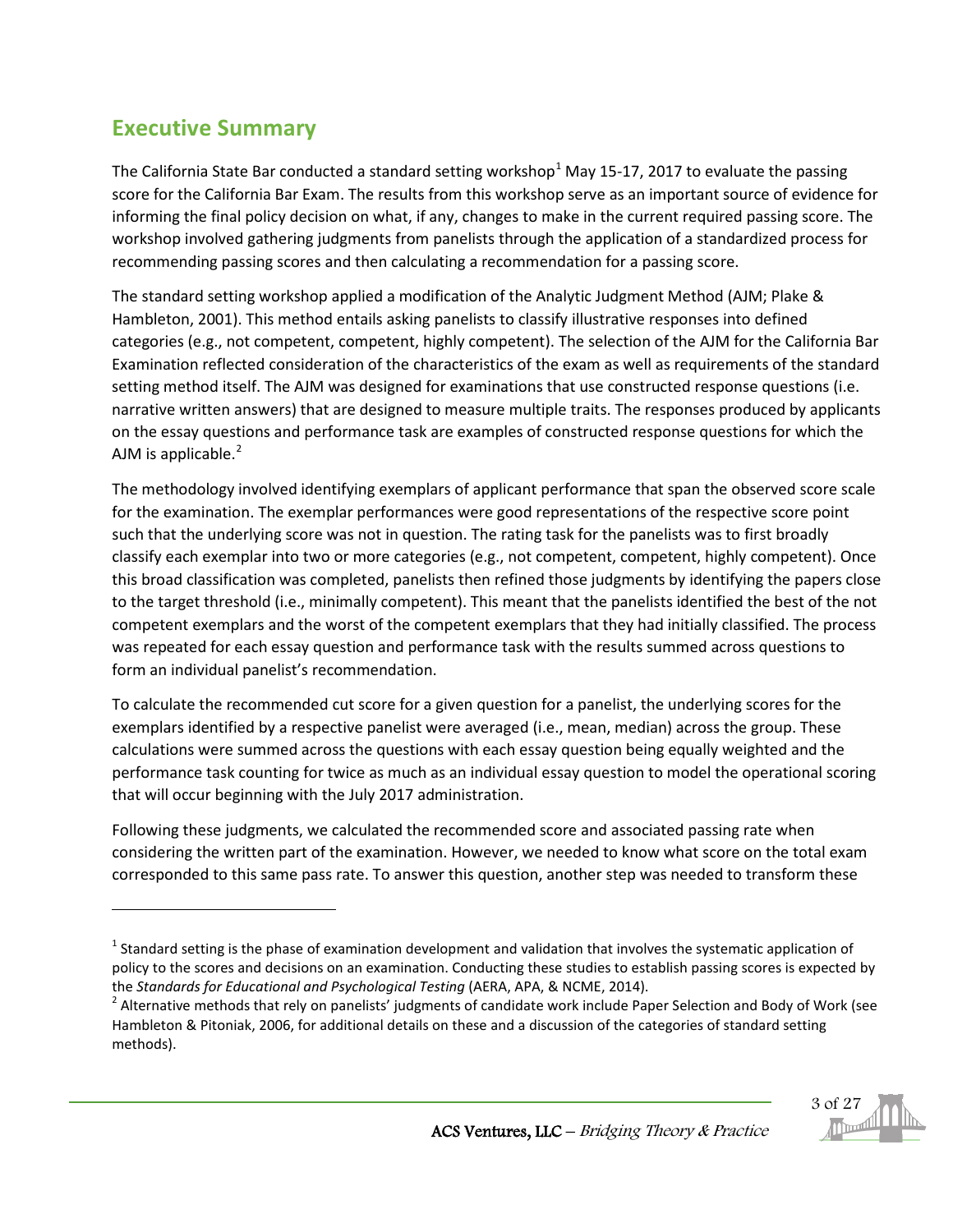judgments to the score scale on the full-length examination. After creating distributions of individual recommendations for the written part of the examination, to estimate the score for the full-length examination we applied an equipercentile linking approach to find the score that yielded the same percent passing as was determined on just the written component of the examination that panelists evaluated. Equipercentile involves finding the equivalent percentile rank within one distribution of scores and transforming to another score distribution to retain the same impact from one examination to another or in this instance, from a part of the examination on which panelists made judgments to the full examination.

The **standard setting meeting results and evaluation feedback generally supported the validity of the panel's recommended passing score for use with the California Bar Examination**. Results from the study were analyzed to create a range of recommended passing scores. However, additional policy factors may be considered when establishing the passing score. One of these factors may include the recommended passing score and impact relative to the historical passing score and impact. The panel's median recommended passing score of 1439 converged with the program's existing passing score while the mean recommended passing score of 1451 was higher.

Additional factors that could be considered in determining the appropriate cut score for California might include the passing rates from other states that have similarly large numbers of bar applicants sitting for the examination. However, the interpretation of these results and the comparability are mitigated by the different eligibility policies among these jurisdictions and **California's more inclusive policies** as to who may sit for the exam <sup>[3](#page-3-0)</sup>along with the downward trend in bar examination performance across the country, particularly over the last few years. In some instances, the gap passing the bar exam between California's applicants and other states has closed and in others, the gap observed in 2007 has remained essentially constant as the trend declined on a similar slope.

An additional factor warrants consideration as part of the policy deliberation. Specifically, the consideration of policy tolerance for different types of classification errors is relevant. Because we know that there is measurement error with any test score, **when applying a passing score to make an important decision about an individual, it is important to consider the risk of each type of error**. A *Type I* error represents an individual who passes an examination, but whose true abilities are below the cut score. These types of classification errors are considered false positives. Conversely, a *Type II* error represents an individual who does not pass an examination, but whose true abilities are above the passing score. These types of classification errors are known as false negatives. Both types of errors are theoretical in nature because we cannot know which test takers in the distribution around the passing score may be false positives or false negatives.

A policy body can articulate its rationale for supporting adoption of the group's recommendation or adjusting the recommendation in such a way that minimizes one type of misclassification. The policy rationale for licensure examination programs is based primarily on deliberation of the risk of each type of error. For

l

<span id="page-3-0"></span> $3$  California has a uniquely inclusive policy as to who may be eligible to take the Bar Exam. Not only those who have graduated from schools nationally accredited by the American Bar Association, but applicants from California accredited and unaccredited law schools are also allowed to take the exam, as well as those who have 'read law.' This sets California apart from virtually all other jurisdictions.

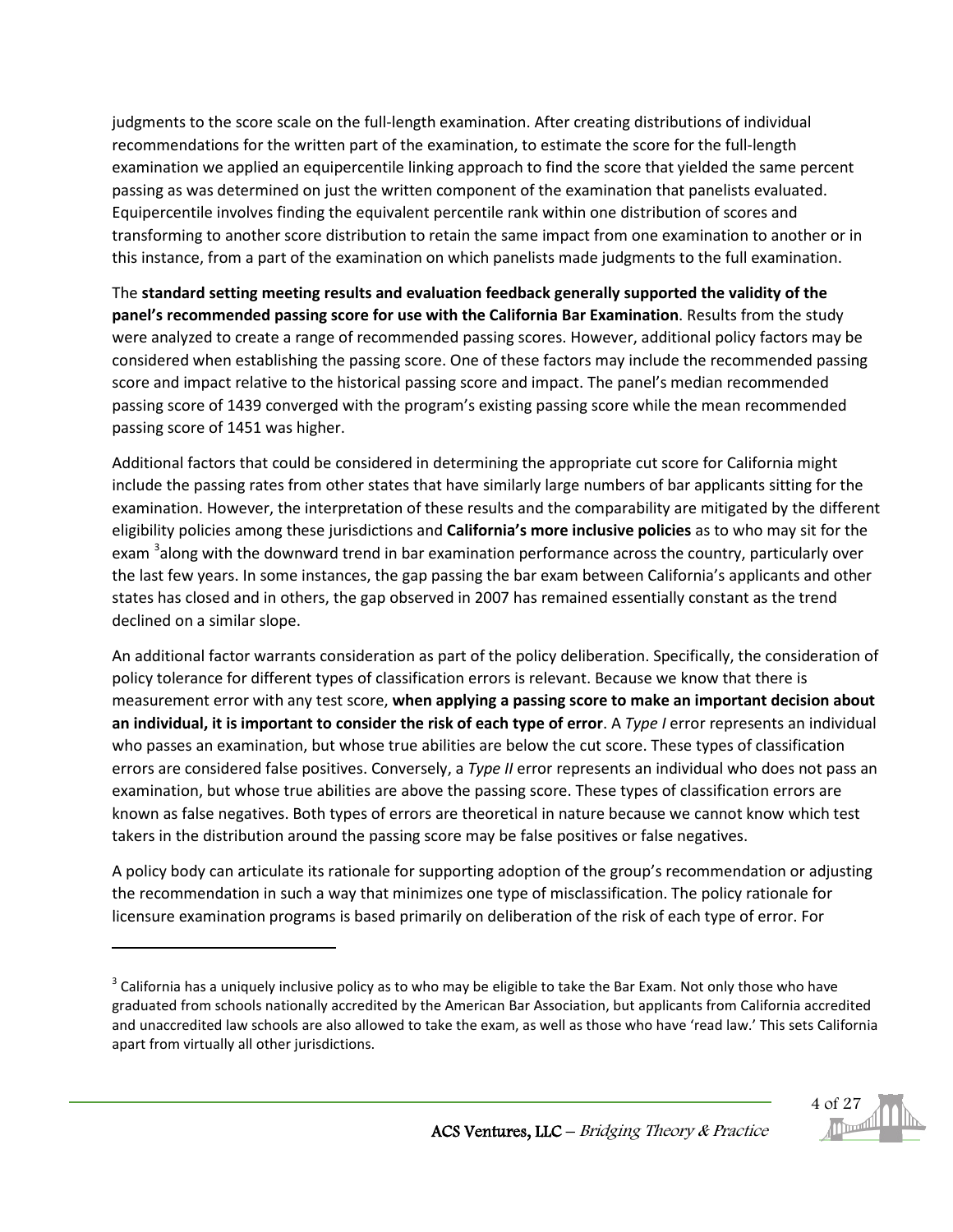example, many licensure and certification examinations in healthcare fields have a greater policy tolerance for *Type II* errors than *Type I* errors with the rationale that the public is at greater risk for adverse consequences from an unqualified candidate who passes (i.e., *Type I* error) than a qualified one who fails (i.e., *Type I*I error).

In applying the rationale, if the policy decision is that there is a greater tolerance for *Type I* errors, then the decision would be to accept the recommendation of the panel (i.e., 144) or adopt a value that is one to two standard errors below the recommendation (i.e., 139 to 141). Conversely, if the policy decision is that there is a greater tolerance for *Type II* errors, then the decision would be to accept the recommendation of the panel (i.e., 144) or adopt a value that is one to two standard errors above the recommendation (i.e., 148 to 150). Because standard setting is an integration of policy and psychometrics, the final determination will be policy driven, but supported by the data collected in this workshop and this study more broadly.

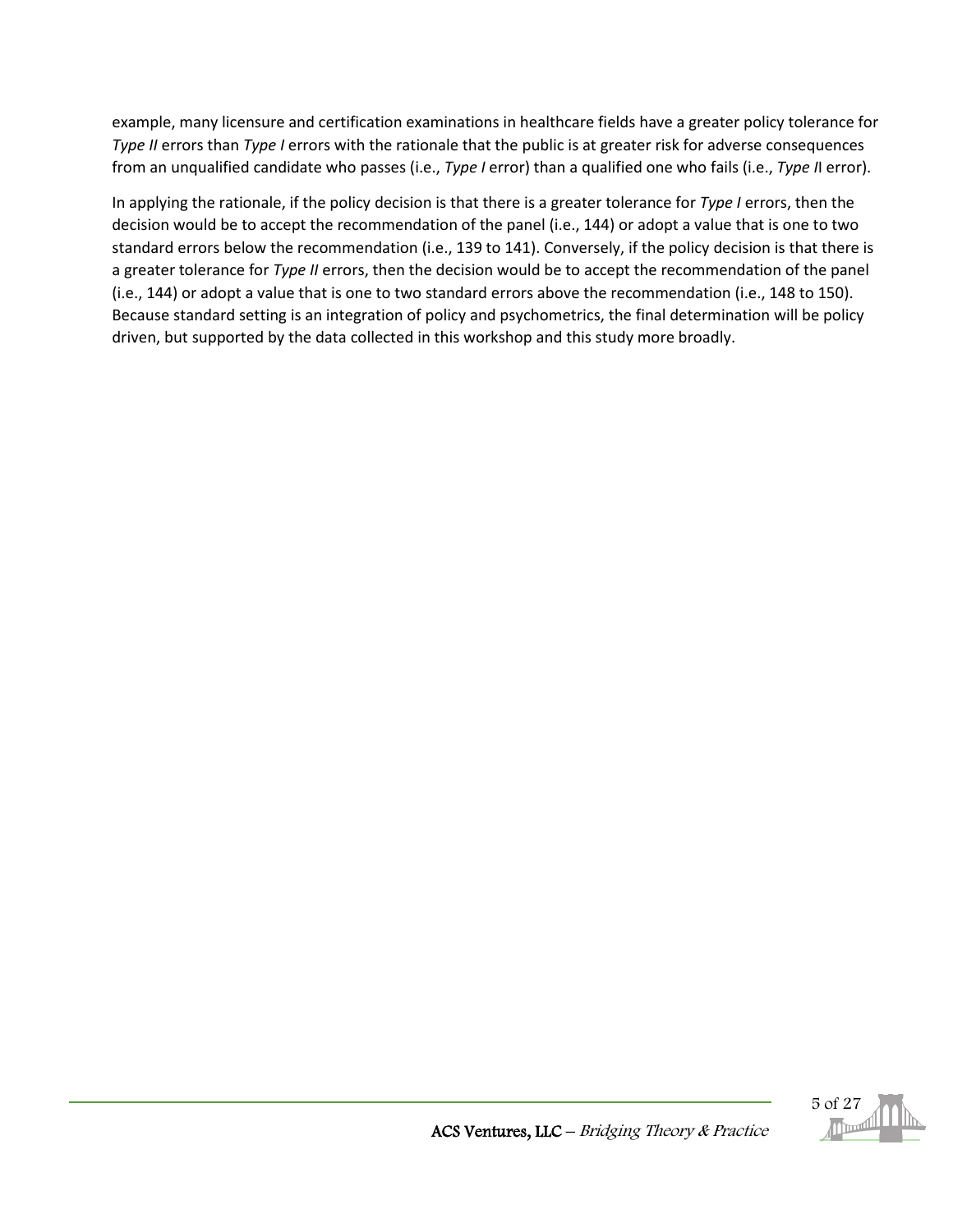## <span id="page-5-0"></span>**Introduction and Overview**

The purpose of licensure examinations like the California Bar Exam<sup>[4](#page-5-3)</sup> is to distinguish competent candidates from those that could do harm to the public. This examination purpose is distinguished from other types of exams in that licensure exams are not designed to evaluate training programs, evaluate mastery of content, predict success in professional practice, or ensure employability. Although other stakeholders may attempt to use scores from the examination for one or more of these purposes, it is important to clearly state what inferences the test scores are designed to support or not. Therefore, the standard setting process was designed in a way to focus expert judgments about the level of performance that aligns with minimal competence.

### <span id="page-5-1"></span>Assessment Design

l

The California Bar Exam is built on multiple components intended to measure the breadth and depth of content needed by entry level attorneys who are minimally competent. These components are the Multistate Bar Exam (MBE), five essay questions, and a performance task<sup>[5](#page-5-4)</sup>. Beginning with the July 2017 examination, the combined score for the examination weights the MBE at 50% and the constructed response components at 50% with the performance task being weighted as twice as much as an essay question.<sup>[6](#page-5-5)</sup> A decision about passing or failing is based on the compensatory performance of applicants on the examination and not any single component. This means that an applicant's total score on the examination is evaluated relative to the passing score to determine pass/fail status. The applicant does not need to separately "pass" the MBE and the constructed response questions.

### <span id="page-5-2"></span>Study Purpose and Validity Framework

The purpose of this study was to recommend a passing score that distinguished the performance characteristics of someone who was minimally competent from someone who was not competent. To establish a recommended passing score, Dr. Chad Buckendahl of ACS Ventures, LLC (ACS) facilitated a standard setting meeting for The State Bar of California on May 15-17, 2017 in San Francisco, CA. The purpose of the meeting was to enlist subject matter experts (SMEs) to serve as panelists and recommend cut scores that designate the targeted level of minimally competent performance.

<span id="page-5-5"></span> $<sup>6</sup>$  Prior to the July 2017 exam, MBE accounted for 35% of the exam, with the constructed response components weighted</sup> 65% of the total. Previously, constructed responses consisted of six essay and two performance task questions. While the papers used in the workshop were originally administered according to the old format, in anticipation of the new cut score potentially applied to exams from July 2017 based on the new format, the five essay and one performance test questions were used in the workshop to conform with the new exam structure.



<span id="page-5-3"></span><sup>&</sup>lt;sup>4</sup> Note that the California Department of Consumer Affairs is responsible for managing the licensure process for many professions and consults with many others. As such, a representative from the Department was asked to serve as an external reviewer for this study.

<span id="page-5-4"></span><sup>&</sup>lt;sup>5</sup> The performance task is designed to measure skills associated with the entry level practice of law (e.g., legal analysis, reasoning, written communication) separate from the domain specific application of these skills to specific subject areas as are measured in the essay questions.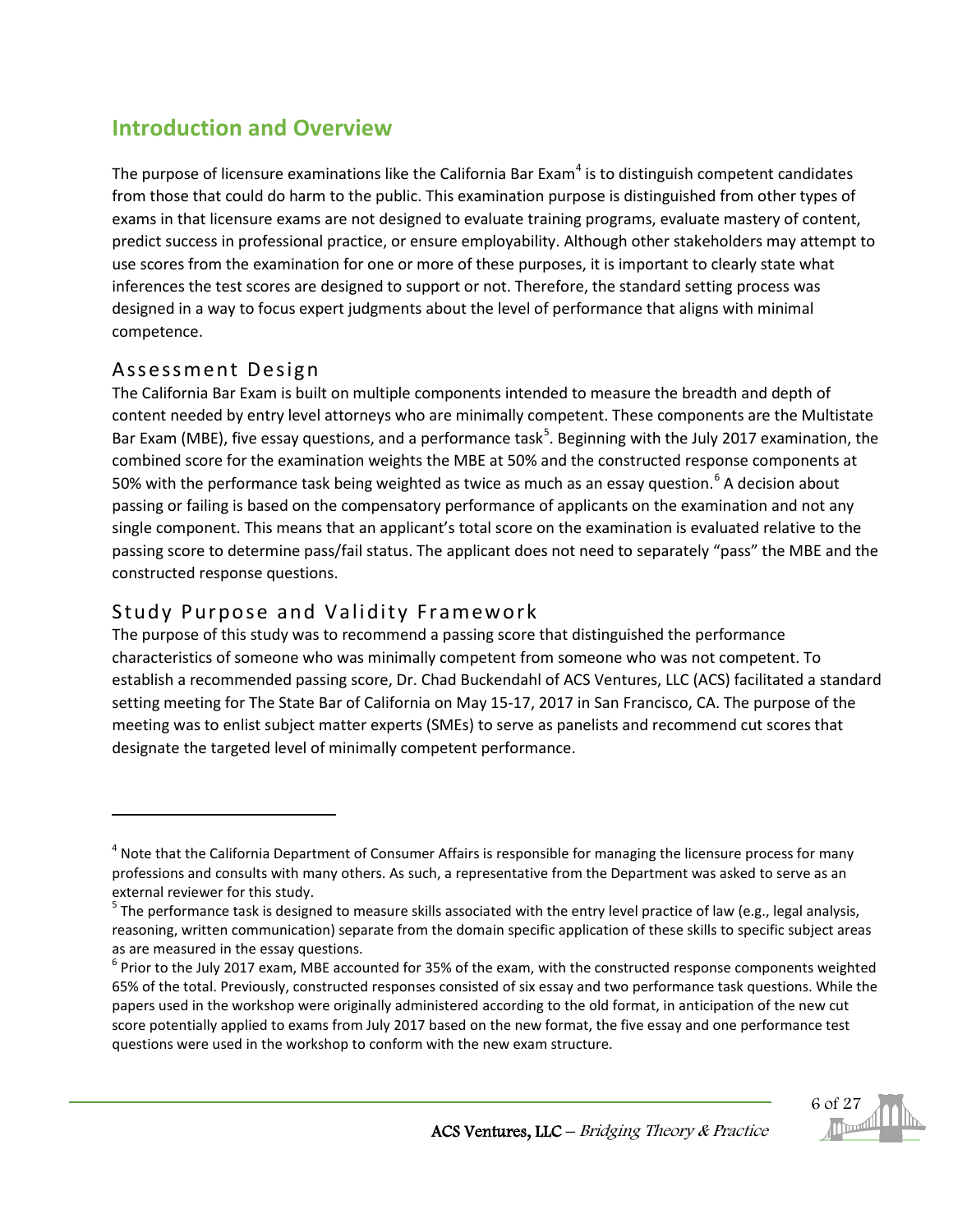To evaluate the cut score recommendations that were generated from this study, Kane's (2001) framework for evaluating standard setting activities was used. Within this framework, Kane suggests three sources of evidence should be considered in the validation process: procedural, internal, and external. When evaluating procedural evidence, practitioners generally look to panelist selection and qualification, the choice of methodology, the application of the methodology, and the panelists' perspectives about the implementation of the methodology as some of the primary sources. The internal evidence for standard setting is often evaluated by examining the consistency of panelists' ratings and the convergence of the recommendations. Sources of external evidence of validity for similar studies include impact data to inform the reasonableness of the recommended cut scores.

This report describes the sources of validity evidence that were collected and reports the study's passing score recommendations. The California Bar is receiving these recommended passing score within ranges of standard error to contribute to discussions about developing a policy recommendation that will then be provided to the California Supreme Court for final decision-making. These results would serve as a starting point for a final passing score to be established for use with the California Bar Exam.

### <span id="page-6-0"></span>**Procedures**

 $\overline{\phantom{a}}$ 

The standard setting study used a modified version of the Analytic Judgment Method (AJM; Plake & Hambleton, 2001). The AJM approach is characterized as a test based method (Hambleton & Pitoniak, 2006) that focuses on the relationship between item difficulty and examinee performance on the test. It is appropriate for tests that use constructed response items like the essay questions and performance task that are part of the written part of the California Bar Exam (see Buckendahl & Davis-Becker, 2012). The primary modification for the study was to reduce the number of applicants' performances that panelists reviewed from 50 to 30 given the score scale for each essay question and the performance task.

### <span id="page-6-1"></span>Panelists and Observers

A total of 20 panelists participated in the workshop<sup>[7](#page-6-2)</sup>. The panelists were licensed attorneys with an average of 14 years of experience in the field. Panelists were recruited to represent a range of stakeholder groups. These groups were defined as Recently Licensed Professionals (panelists with less than five years of experience), Experienced Professionals (panelists with ten or more years of experience), and Faculty/Educator (panelists who are employed at a college or university). Note that some panelists were associated with multiple roles. Some of the experienced attorneys also served as adjunct faculty members at law schools. In listing their employment type in the table below, we have documented the primary role indicated by panelists. A summary of the panelists' qualifications is shown in Table 1.

In addition to the panelists, there were also observers who attended the in-person standard setting workshop. These included an external evaluator with expertise in standard setting, a representative from the California Department of Consumer Affairs, representatives from California Law Schools, a representative from the Committee on Bar Examinations, and staff from the California Bar Examination. Observers were instructed

<span id="page-6-2"></span> $<sup>7</sup>$  Nominations to participate on the standard setting panel were submitted to the Supreme Court who selected</sup> participants to represent diverse backgrounds with respect to experience, practice areas, size of firms, geographic location, gender, and race/ethnicity.

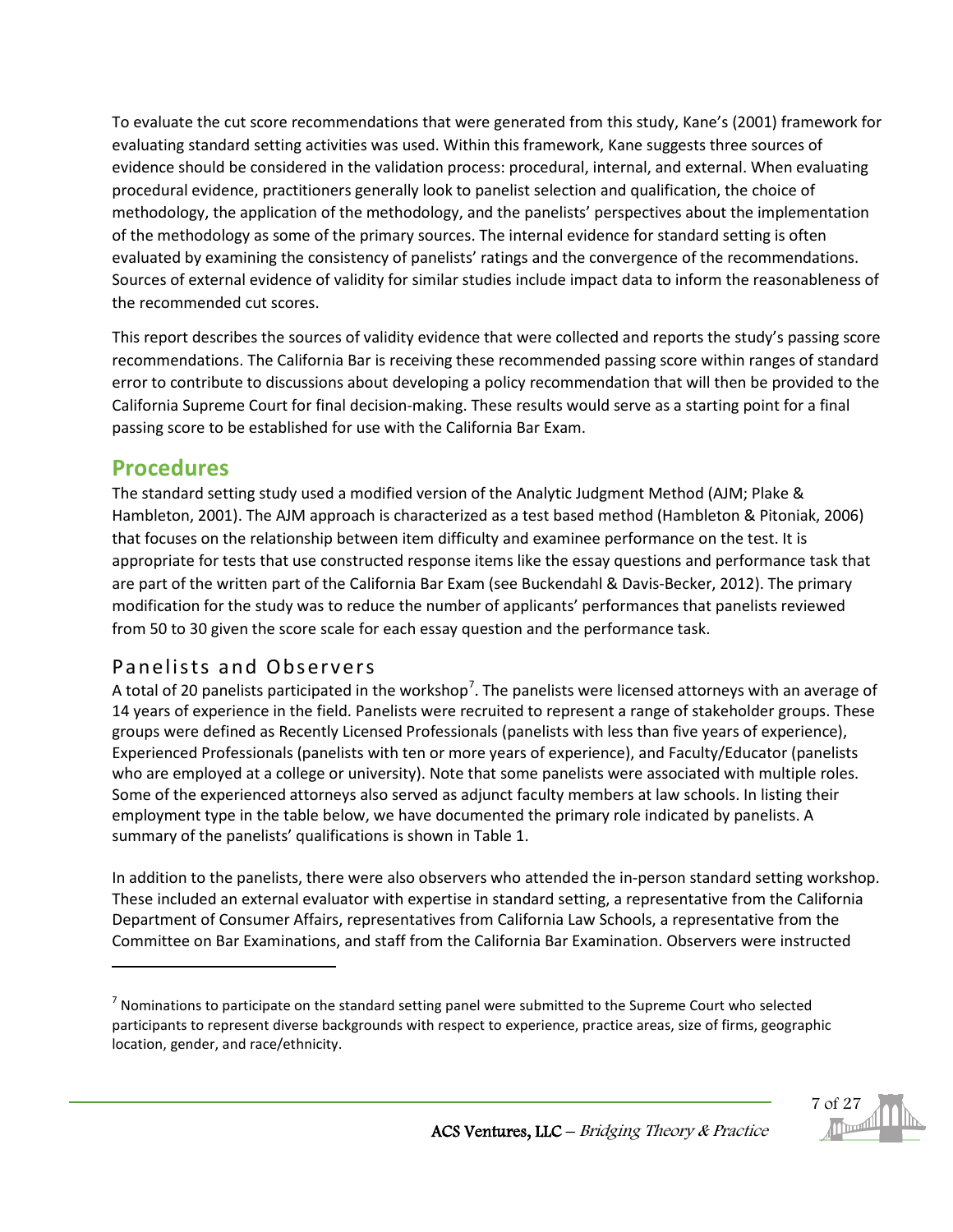during the orientation of the meeting that they were not to intervene or discuss the standard setting activities with the panelists. All panelists and observers signed confidentiality and nondisclosure agreements that permitted them to discuss the standard setting activities and processes outside the workshop, but that they would not be able to discuss the specific definition of the minimally competent candidate or any of the preliminary results that they may have heard or observed during the study. External evaluators and observers were included in the process to promote the transparency of the standard setting and to critically evaluate the fidelity of the process by which a passing score would be recommended.

| Race/Ethnicity | Freg. | Percent |
|----------------|-------|---------|
| Asian          | 3     | 15.0    |
| Asian/White    | 1     | 5.0     |
| <b>Black</b>   | 4     | 20.0    |
| Hispanic       | 2     | 10.0    |
| White          | 10    | 50.0    |
| Total          | 20    | 100.0   |

#### **Table 1. Summary of panelist demographic characteristics.**

| <b>Nominating Entity</b>  | Freq. | Percent | Total                          | 20    | 100.0   |
|---------------------------|-------|---------|--------------------------------|-------|---------|
| <b>ABA Law Schools</b>    | 3     | 15.0    |                                |       |         |
| <b>Assembly Judiciary</b> |       |         |                                |       |         |
| Comm.                     | 1     | 5.0     | <b>Primary Employment Type</b> | Freg. | Percent |
| <b>Board of Trustees</b>  | 2     | 10.0    | Academic                       | 2     | 10.0    |
| BOT - CBE*                | 1     | 5.0     | Court                          | 1     | 5.0     |
| BOT - COAF*               | 8     | 40.0    | <b>District Attorney</b>       | 1     | 5.0     |
| BOT - CYLA*               | 2     | 10.0    | Large Firm                     | 4     | 20.0    |
| <b>CALS Law Schools</b>   | 1     | 5.0     | Non Profit                     | 3     | 15.0    |
| Governor                  | 1     | 5.0     | Other Govt.                    | 3     | 15.0    |
| Senior Grader             | 1     | 5.0     | <b>Public Defender</b>         | 1     | 5.0     |
| Total                     | 20    | 100.0   | <b>Small Firm</b>              | 3     | 15.0    |

\* Committee of Bar Examiners; Council on Access and Fairness; California Young Lawyers Association.

| <b>Practice Areas</b> | Freq. | %   |
|-----------------------|-------|-----|
| <b>Business</b>       | 12    | 17% |
| Personal Injury       | 6     | 9%  |
| Appellate             | 5     | 7%  |
| Criminal              | 5     | 7%  |
| Labor Relations       |       | 6%  |

| Race/Ethnicity | Freg. | Percent | Gender | Freg. | Percent |
|----------------|-------|---------|--------|-------|---------|
| Asian          |       | 15.0    | Female | Q     | 45.0    |
| Asian/White    |       | 5.0     | Male   | 11    | 55.0    |
| <b>Black</b>   | 4     | 20.0    | Total  | 20    | 100.0   |

| White                    | 10    | 50.0    | <b>Years of Practice</b> | Freg. | Percent |
|--------------------------|-------|---------|--------------------------|-------|---------|
| Total                    | 20    | 100.0   | 5 Years or Less          | 10    | 50.0    |
|                          |       |         | $> = 10$                 | 10    | 50.0    |
| <b>Nominating Entity</b> | Freg. | Percent | Total                    | 20    | 100.0   |
|                          |       |         |                          |       |         |

| mm.                                               | 1              | 5.0           | <b>Primary Employment Type</b> | Freq. | Percent |
|---------------------------------------------------|----------------|---------------|--------------------------------|-------|---------|
| <b>Board of Trustees</b>                          | $\overline{2}$ | 10.0          | Academic                       | 2     | 10.0    |
| BOT - CBE*                                        | 1              | 5.0           | Court                          | 1     | 5.0     |
| BOT - COAF*                                       | 8              | 40.0          | <b>District Attorney</b>       | 1     | 5.0     |
| BOT - CYLA*                                       | 2              | 10.0          | Large Firm                     | 4     | 20.0    |
| <b>CALS Law Schools</b>                           | 1              | 5.0           | Non Profit                     | 3     | 15.0    |
| Governor                                          | 1              | 5.0           | Other Govt.                    | 3     | 15.0    |
| Senior Grader                                     | 1              | 5.0           | Public Defender                | 1     | 5.0     |
| tal                                               | 20             | 100.0         | Small Firm                     | 3     | 15.0    |
| Committee of Bar Examiners; Council on Access and |                | Solo Practice | 2                              | 10.0  |         |
| rness; California Young Lawyers Association.      |                |               | Total                          | 20    | 100.0   |



ACS Ventures, LLC – Bridging Theory & Practice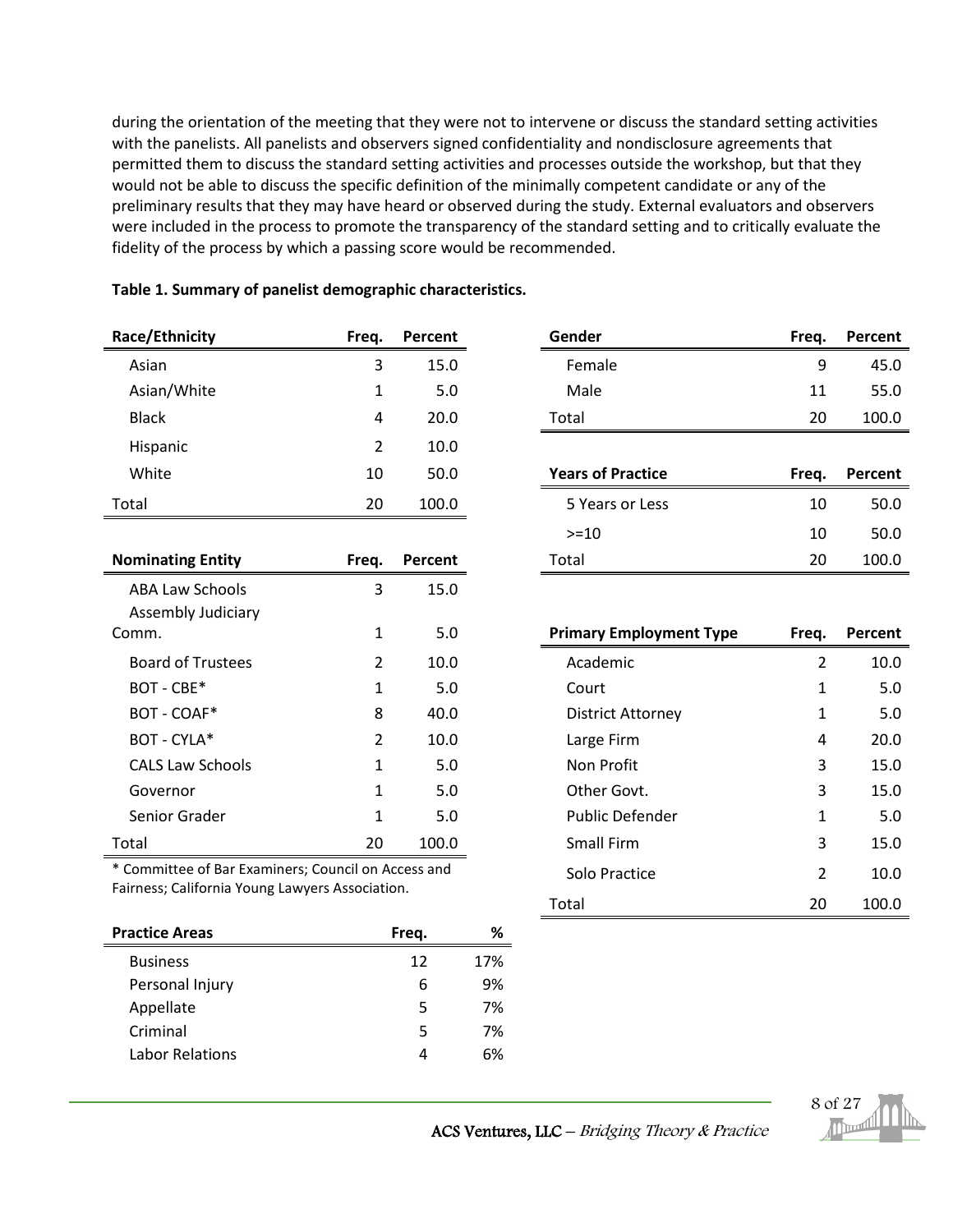| Juvenile Delinquency                 | 3  | 4%   |
|--------------------------------------|----|------|
| Probate                              | 3  | 4%   |
| <b>Real Estate</b>                   | 3  | 4%   |
| Antitrust                            | 2  | 3%   |
| <b>Disability Rights</b>             | 2  | 3%   |
| Employment                           | 2  | 3%   |
| <b>Environmental Law</b>             | 2  | 3%   |
| Family                               | 2  | 3%   |
| <b>Insurance Coverage</b>            | 2  | 3%   |
| <b>Intellectual Property</b>         | 2  | 3%   |
| Administrative Law                   | 1  | 1%   |
| Civil Rights                         | 1  | 1%   |
| Contract Indemnity Litigation        | 1  | 1%   |
| Education                            | 1  | 1%   |
| Elder Abuse                          | 1  | 1%   |
| <b>General Commercial Litigation</b> | 1  | 1%   |
| <b>Government Transparency</b>       | 1  | 1%   |
| Immigration                          | 1  | 1%   |
| Legal Malpractice                    | 1  | 1%   |
| <b>Mass Tort</b>                     | 1  | 1%   |
| Nonprofit Law                        | 1  | 1%   |
| Policy Advocacy                      | 1  | 1%   |
| <b>Product Liability</b>             | 1  | 1%   |
| <b>Public Interest</b>               | 1  | 1%   |
| Total                                | 69 | 100% |

### <span id="page-8-0"></span>Method

l

Numerous standard setting methods are used to recommend passing scores on credentialing<sup>[8](#page-8-1)</sup> exams (Hambleton & Pitoniak, 2006). The selection of the Analytical Judgment Method (AJM; Plake & Hambleton, 2001) for the California Bar Exam reflected consideration of the characteristics of the exam as well as requirements of the standard setting method itself. The AJM was designed for examinations that use constructed response questions that are designed to measure multiple traits. The responses produced by the applicants on the essay questions and performance task of the California Bar Exam are examples of constructed response questions where the AJM is applicable.

The methodology first involves identifying exemplars of applicant performance that span the observed score scale for the examination. The exemplar performances should be good representations of the respective score point such that the underlying score should not be in question. Plake and Hambleton (2001) suggested using

9 of 27

<span id="page-8-1"></span><sup>&</sup>lt;sup>8</sup> Credentialing is an inclusive term that is used to refer to licensure, certification, registration, and certificate programs.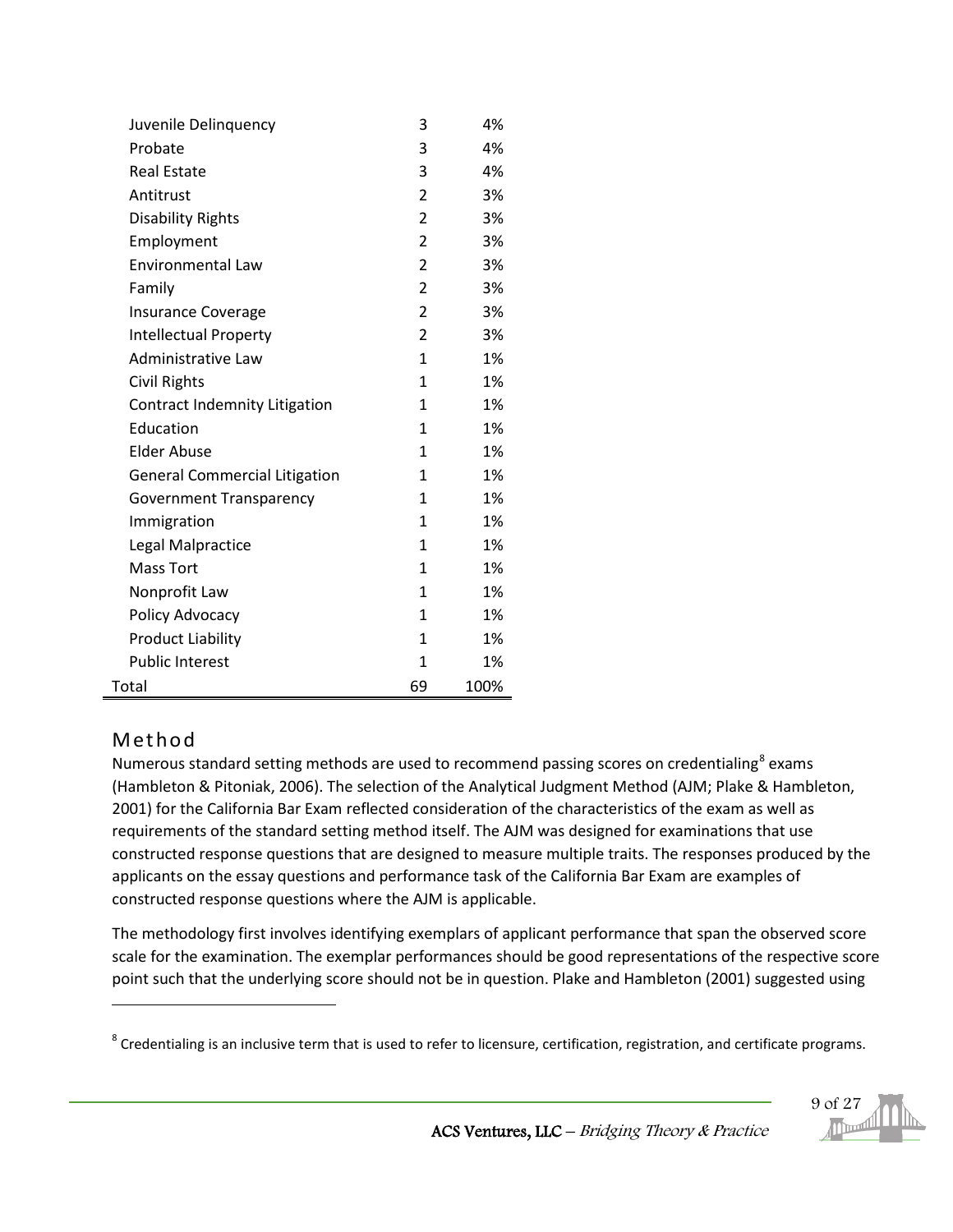50 exemplars to ensure that there was sufficient representation of the score scale. Once these exemplars have been identified, they should be randomly ordered and coded to de-identify the score for the standard setting panelists. The goal is to have the panelists focus on the interpretation of the performance level descriptor of minimum competency and not the score of the paper.

The rating task for the panelists is to then broadly classify each exemplar into two or more categories (e.g., not competent, competent, highly competent). Once this broad classification is completed, panelists are asked to then refine those judgments by identifying the papers close to one or more thresholds. For example, if the target threshold is minimum competency, then panelists would identify the best of the not competent exemplars and the worst of the competent exemplars. To calculate the recommended cut score for a given question, the underlying scores for these exemplars are averaged (i.e., mean, median) to determine a value for this question. The process is then repeated for each essay question and performance task with the results summed across questions to form an individual panelist's recommendation.

In the operationalization of this method for this study, two modifications of the methodology were used. First, rather than having 50 exemplars for each question, panelists evaluated 30 exemplars for each question. This modification was applied primarily due to the width of the effective scale. Meaning, although the theoretical score scale for each essay question spans from 0-100, the effective score scale only ranges from approximately 45-90 and is limited to increments of 5 points. This reduces the number of potential scale score points and thereby reduces the number exemplars necessary for each score point to illustrate the range. The second modification of the process involved sharing with the panelists a generic scoring guide/rubric as opposed to specific ones for each question. This was done to avoid potentially biasing the panelists in their judgments and to focus on the common structure of how the constructed response questions were scored.

In the rating task, panelists were asked to review examples of performance and categorize each example as either characteristic of *not competent*, *competent*, or *highly competent* performance. Even though the only target threshold level was *minimally competent*, the use of *highly competent* as a loosely defined category was meant to filter out exemplars that would not be considered in the refined judgments. Following the broad classification, these initial classifications were then refined to identify the papers that best represented the transition point from not competent to competent (i.e., minimally competent). Once these papers were identified by the panelists (i.e., the two best not competent exemplars and the two worst competent exemplars), the actual scores that these exemplars received during the actual, original grading process were used to calculate the average values of the panelists' recommendations for each question and then summed across questions.

### <span id="page-9-0"></span>Workshop Activities

The California Bar Exam standard setting meeting was conducted May 15-17, 2017 in San Francisco, CA. Prior to the meeting, participants were informed that they would be engaging in tasks that would result in a recommendation for a passing score for the examination. The standard setting procedures consisted of orientation and training, operational standard setting activities for each essay/performance task, and successive evaluations to gather panelists' opinions of the process. Chad Buckendahl, Ph.D., served as the facilitator for the meeting. Workshop orientation materials are provided in Appendix B.

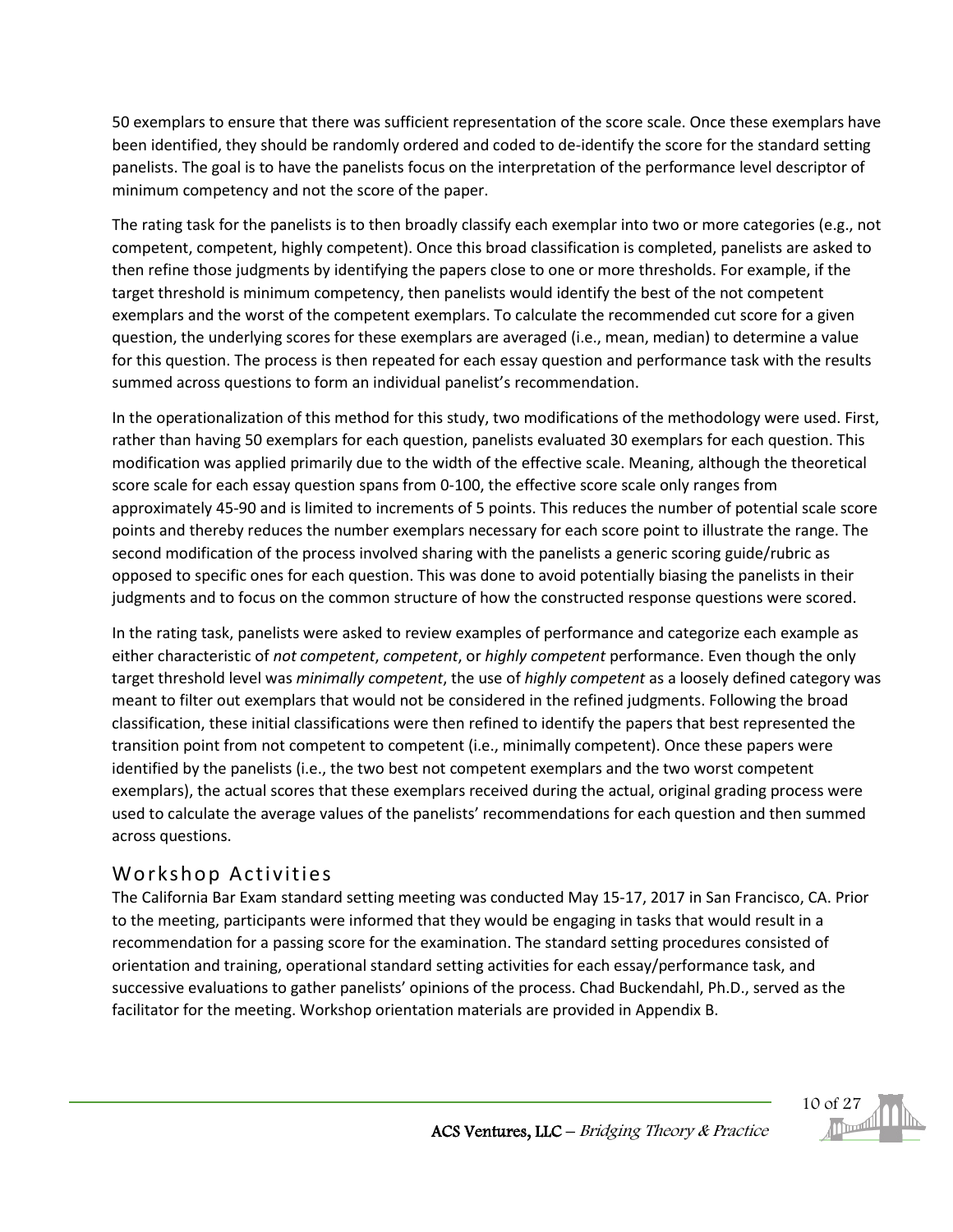#### <span id="page-10-0"></span>**Orientation**

The meeting commenced on May  $15<sup>th</sup>$  with Dr. Buckendahl providing a general orientation for all panelists that included the goals of the meeting, an overview of the Analytical Judgment Method and its application, and specific instructions for panel activities. Additionally, the opening orientation described how cut scores would ultimately be determined through recommendations to the California State Bar. In addition, a generic scoring guide/rubric was shared with the panelists to provide a framework for how essay questions and the performance task would be scored. The different areas of the scoring criteria were a) Issue spotting, b) Identifying elements of applicable law, c) Analysis and application of law to fact pattern, d) Formulating conclusions based on analysis, and e) Justification for conclusions. Each essay question and performance task had a unique scoring guide/rubric for the respective question, but followed this generic structure.

Part of the orientation was a discussion around the expectations for someone who is a minimally competent lawyer and therefore should be capable of passing the exam. The process for defining minimum competency is policy driven and started with a draft definition produced by the California Bar. Feedback was solicited from law school deans, the Supreme Court of California, and the workshop facilitator for substance and style.

Based on the input from multiple stakeholder groups and relying on best practice as suggested by Egan et al. (2012), the California Bar provided the following description of minimally competent candidate (MCC).

A minimally competent applicant will be able to demonstrate the following at a level that shows meaningful knowledge, skill and legal reasoning ability, but will likely provide incomplete responses that contain some errors of both fact and judgment:

(1) Rudimentary knowledge of a range of legal rules and principles in a number of fields in which many practitioners come into contact. May need assistance to identify all elements or dimensions of these rules.

(2) Ability to distinguish relevant from irrelevant information when assessing a particular situation in light of a given legal rule, and identify what additional information would be helpful in making the assessment.

(3) Ability to explain the application of a legal rule or rules to a particular set of facts. An applicant may be minimally competent even if s/he may over or under-explain these applications, or miss some dimensions of the relationship between fact and law.

(4) Formulate and communicate basic legal conclusions and recommendations in light of the law and available facts.

Additionally, the facilitator guided the panel through a process where panelists further discussed the MCC by answering the following questions:

- What knowledge, skills, and abilities are representative of the work of the MCC?
- **What knowledge, skills, and abilities would be easier for the MCC?**
- **What knowledge, skills, and abilities would be more difficult for the MCC?**

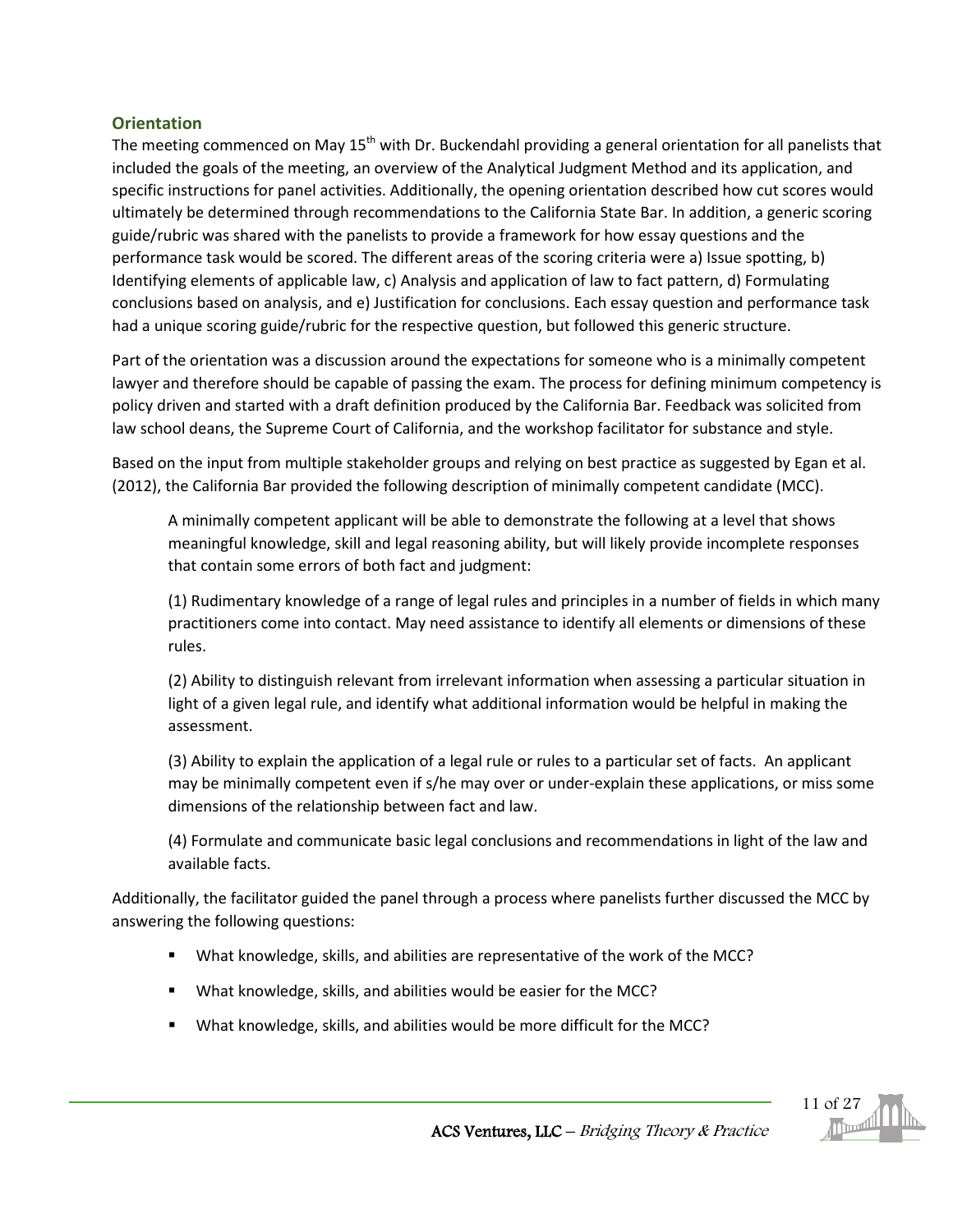The results of this discussion and the illustrative characteristics of MCC performance for each of the subject areas that were included in this study are included as an embedded document in Appendix C.

#### <span id="page-11-0"></span>**Training/Practice with the Method**

Panelists also engaged in specific training regarding the AJM. This involved a discussion about the initial task of broadly classifying exemplars into one of three categories – not competent, competent, or highly competent – and using the performance level descriptor (PLD) of the MCC to guide those judgments. In addition, prior to the operational ratings, panelists were given an opportunity to practice with the methodology. The practice activity replicated the operational judgments with two exceptions: a) panelists were only given 10 exemplars

| Written Exam Score Distributions - Actual and Sample Selected for Workshop |       |        |              |       |              |  |  |
|----------------------------------------------------------------------------|-------|--------|--------------|-------|--------------|--|--|
|                                                                            |       | Actual |              |       | Selected     |  |  |
|                                                                            | Score | Freq.  | %            | Freq. | %            |  |  |
|                                                                            | 40    | 29     | 0.1          | 0     | 0.0          |  |  |
|                                                                            | 45    | 436    | 0.8          | 19    | 10.0         |  |  |
|                                                                            | 50    | 6,669  | 12.6         | 25    | 13.2         |  |  |
|                                                                            | 55    | 14,354 | 27.1         | 25    | 13.2         |  |  |
|                                                                            | 60    | 14,678 | 27.7         | 26    | 13.7         |  |  |
|                                                                            | 65    | 9,383  | 17.7         | 26    | 13.7         |  |  |
|                                                                            | 70    | 4,365  | 8.2          | 25    | 13.2         |  |  |
|                                                                            | 75    | 2,206  | 4.2          | 25    | 13.2         |  |  |
|                                                                            | 80    | 689    | 1.3          | 16    | 8.4          |  |  |
|                                                                            | 85    | 178    | 0.3          | 3     | 1.6          |  |  |
|                                                                            | 90    | 33     | 0.1          | 0     | 0.0          |  |  |
|                                                                            | 95    | 3      | 0.0          | 0     | 0.0          |  |  |
|                                                                            | Total | 53,023 | <i>100.0</i> | 190   | <i>100.0</i> |  |  |



distributed across the score scale to review and b) panelists only identified one exemplar that represented the best not competent and the worst competent. Panelists then discussed their selections and the reasoning for why their judgments reflected the upper and lower bound of the expected performance of the MCC.

#### <span id="page-11-1"></span>**Operational Standard Setting Judgments**

After completing the training activities panelists began their ratings by independently classifying the 30 exemplars that were selected for the first question. The 30 exemplars for each question were selected to approximate a uniform distribution (i.e., about the same number of exemplars across the range of observed scores). Figure 1 below shows the distribution of scores for the written section of the examination along with the distribution of exemplars that were selected for this study.

#### **Figure 1. Distribution of observed scores and selected exemplars for the written section of the California Bar Examination from July 2016.**

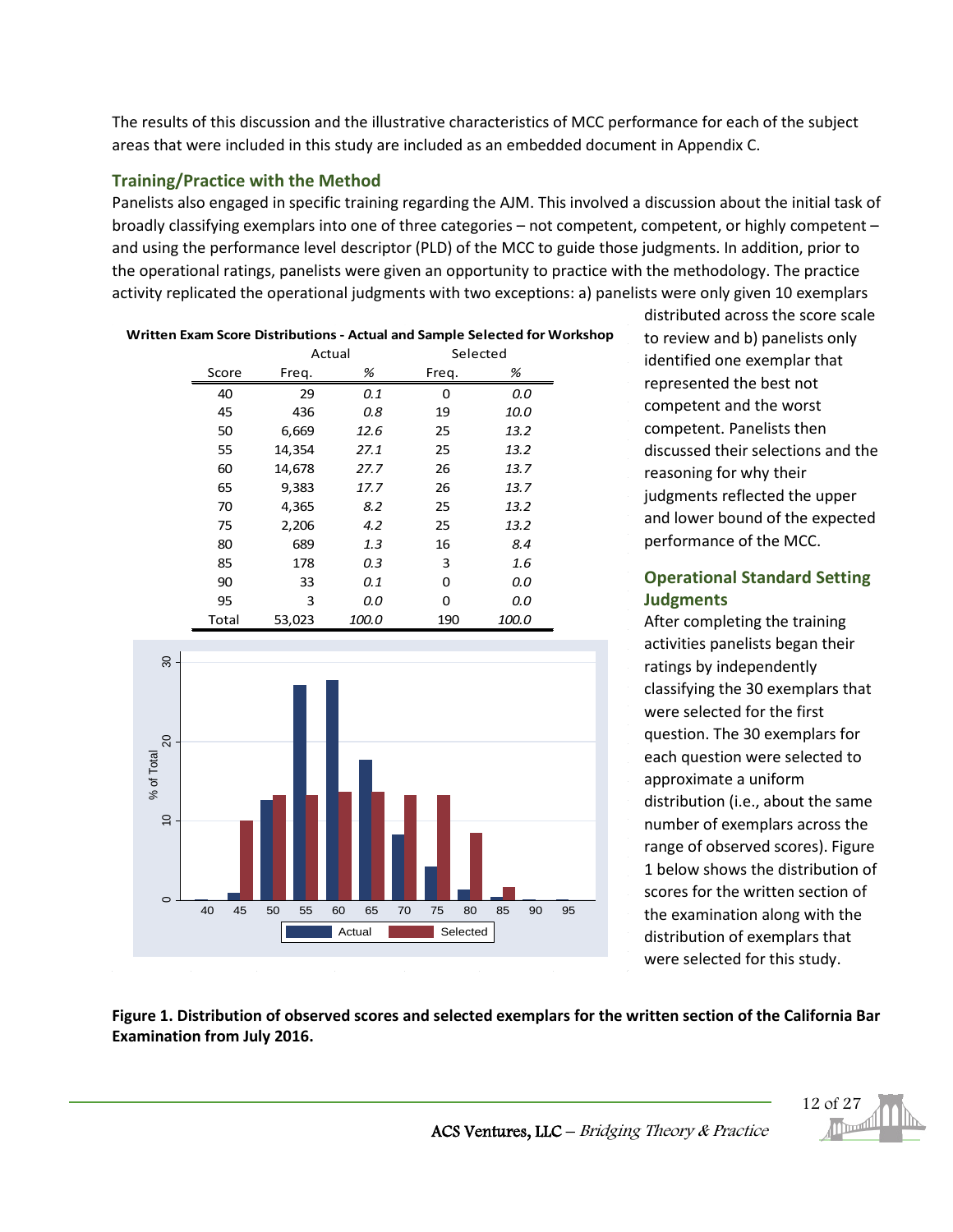For the study, these exemplars were then randomly ordered and only identified with a code that represented the score that the exemplar received during the grading process in 2016. Panelists were not told the scores on the exemplars to maintain their focus on the content rather than an intuitive perception of a given score. After panelists made their initial, broad classification, they identified the *two best not competent exemplars* and the *two worst competent exemplars* from their initial classifications. The selection of these specific exemplars is used to estimate the types of performance that would be demonstrated by a MCC. Panelists used a predeveloped rating form to indicate the codes on the exemplars that aligned with these instructions.

To convert the panelists' ratings into numerical values to then calculate the recommendations, the first step was to use a look up table to determine the underlying score associated with a given exemplar code. This was done for each question and each panelist. The conversion of the exemplar codes into the scores that each exemplar received permitted the summation of the values, calculation of averages (i.e., mean, median) across panelists.

After completing their ratings on the first question, the facilitator led a discussion of the rationale for why they selected the exemplars that they did. This process of discussion occurred as a full group and was intended to reinforce the methodology and the need to use the definition of minimum competency to inform the judgments about exemplar classification. Following this discussion, the judgment process was replicated for each of the subsequent essay questions and the performance task with an exception that a group discussion did not occur after each question. For logistics purposes, the remaining four essay questions were evaluated by half the group as a split panel. Following their ratings on the essay questions, the full panel then replicated the judgment process for the performance task. After completing key phases in the process (e.g., orientation/training, operational rating) panelists completed a written evaluation form of the process.

### <span id="page-12-0"></span>**Analysis and Results**

Following the design of the process, each panelist reviewed 3 essay questions (1 as a full group and then 2 as part of their subgroup) and the performance task. For each, panelists were asked to select four borderline papers that represented the best non-competent responses (2) and the best competent responses (2). After the study, the scores for each of the selected borderline papers were identified and used to determine the level of performance expected for candidates at this level.

To calculate the recommended passing score on the examination from the panelists' judgments, the individual recommendations for each panelist were summed across the questions with each essay question being equally weighted and the performance task counting for twice as much as an individual essay question to model the operational scoring that will occur beginning with the July 2017 administration. Because some essay questions were evaluated by half the group per the design, mean and median replacement were used to estimate the individual recommendations. Mean and median replacement are missing data techniques that are used to approximate the missing values when panelists do not make direct judgments.

The strategy first calculates the mean or median for the available data and then replaces the missing values with the calculated values. This approach retained the recommended values across questions for the panelists while permitting calculations of the standard error of the mean and standard error of the median. The standard error is an estimate of the variability of the panelists' recommendations adjusted for the sample size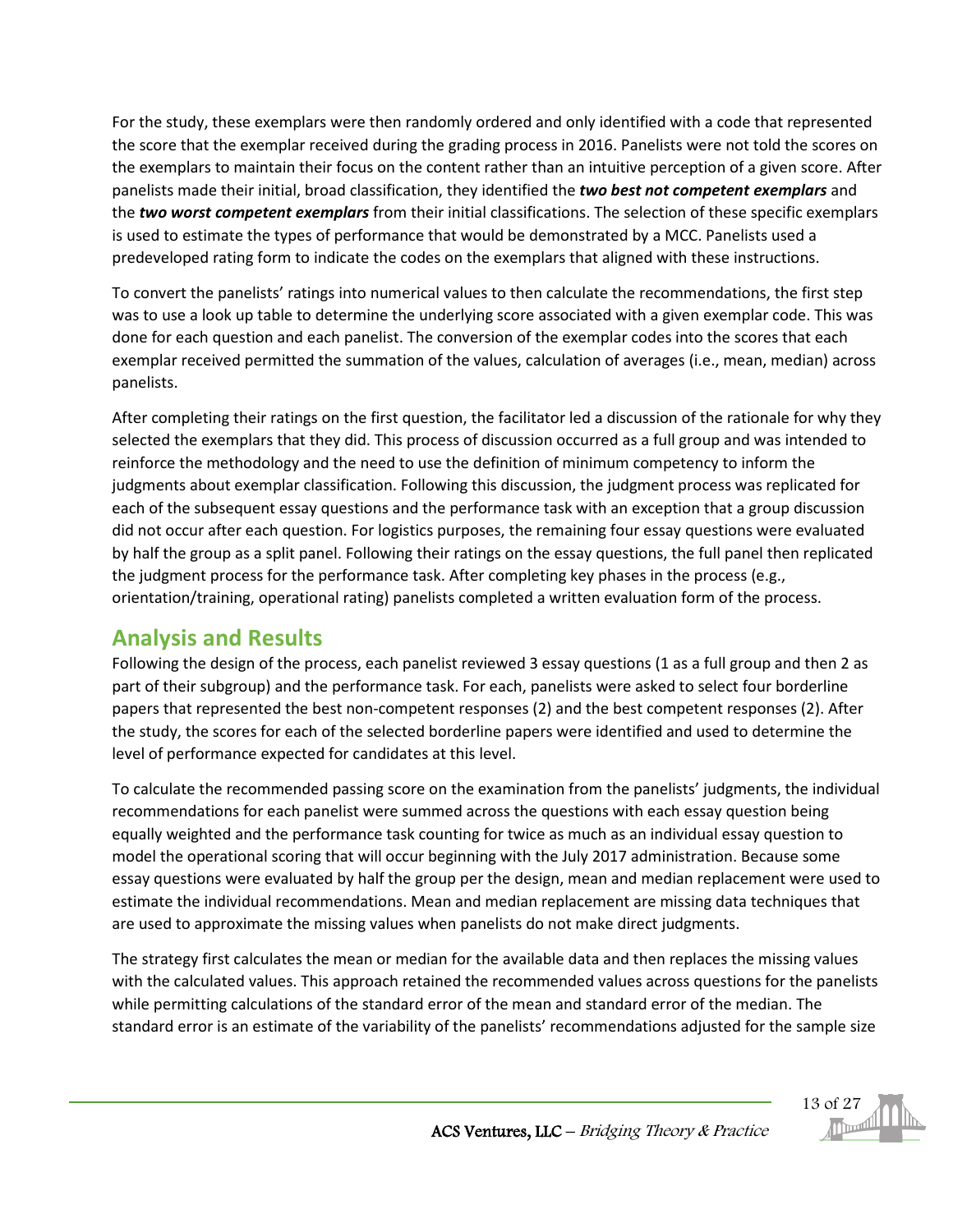of the group. These values provide additional information for interpreting the results of the panelists' recommendations.

Following these judgments, we calculated the recommended score and associated passing rate when considering the written part of the examination. However, we needed to know what score on the total exam corresponded to this same pass rate. To answer this question, another step was needed to transform these judgments to the score scale on the full-length examination. After creating distributions of individual recommendations for the written part of the examination, to estimate the score for the full-length examination we applied an equipercentile linking approach to find the score that yielded the same percent passing as was determined on just the written component of the examination that panelists evaluated.

This methodology is characterized as equipercentile because the goal is to find the equivalent percentile rank within one distribution of scores and transform it over to another score distribution to retain the same impact from one examination to another or in this instance, from a part of the examination on which panelists made judgments to the full examination. This linking occurred applying the weight that 50% of the total score would be contributed by each component – written and MBE.

There are two important assumptions when applying equipercentile linking. First, we assume that the same or a randomly equivalent group of candidates are used to create the two score distributions. Second, we assume that the examinations are sufficiently correlated to support the interpretation. In this application, the same candidate scores were used from the written part to the full-length examination. In addition, the correlation between the written scores and the total score (of which the written scores are a part) was 0.97 suggesting a strong relationship between the distributions to support applying an equipercentile linking approach.

The summary results are presented in Table 2. The panel's recommended mean and median with the associated standard errors are included along with the impact and combined score associated with the recommendation, along with a +/- 2 standard error of mean or median. Individual ratings for each essay question, the performance task, and the summary calculations are included in Appendix C and have been deidentified to preserve anonymity of individual panelists. The summary results of these analyses are shown here in Table 2.

|                                                  | <b>Written Score -</b><br><b>Mean</b> | <b>Combined Score -</b><br>Mean (pass rate) | <b>Written Score</b><br>- Median | <b>Combined Score -</b><br><b>Median (pass rate)</b> |
|--------------------------------------------------|---------------------------------------|---------------------------------------------|----------------------------------|------------------------------------------------------|
| . -2 SE <sub>Mean/Median</sub>                   | 419                                   | 1414 (53%)                                  | 414                              | 1388 (60%)                                           |
| $\sim$ -1 SE $_{\text{Mean/Median}}$             | 424                                   | 1436 (47%)                                  | 419                              | 1414 (53%)                                           |
| <b>Recommended score</b><br>$(SE_{Mean/Median})$ | 428 (4.47)                            | 1451 (43%)                                  | 425 (5.60)                       | 1439 (45%)                                           |
| $+1$ $SE_{Mean/Median}$                          | 432                                   | 1480 (36%)                                  | 431                              | 1477 (37%)                                           |
| $+2$ $SE_{Mean/Median}$                          | 437                                   | 1504 (31%)                                  | 436                              | 1504 (31%)                                           |

#### **Table 2. Summary results with range of recommendations on written and combined score scales with impact (i.e., pass rate).**

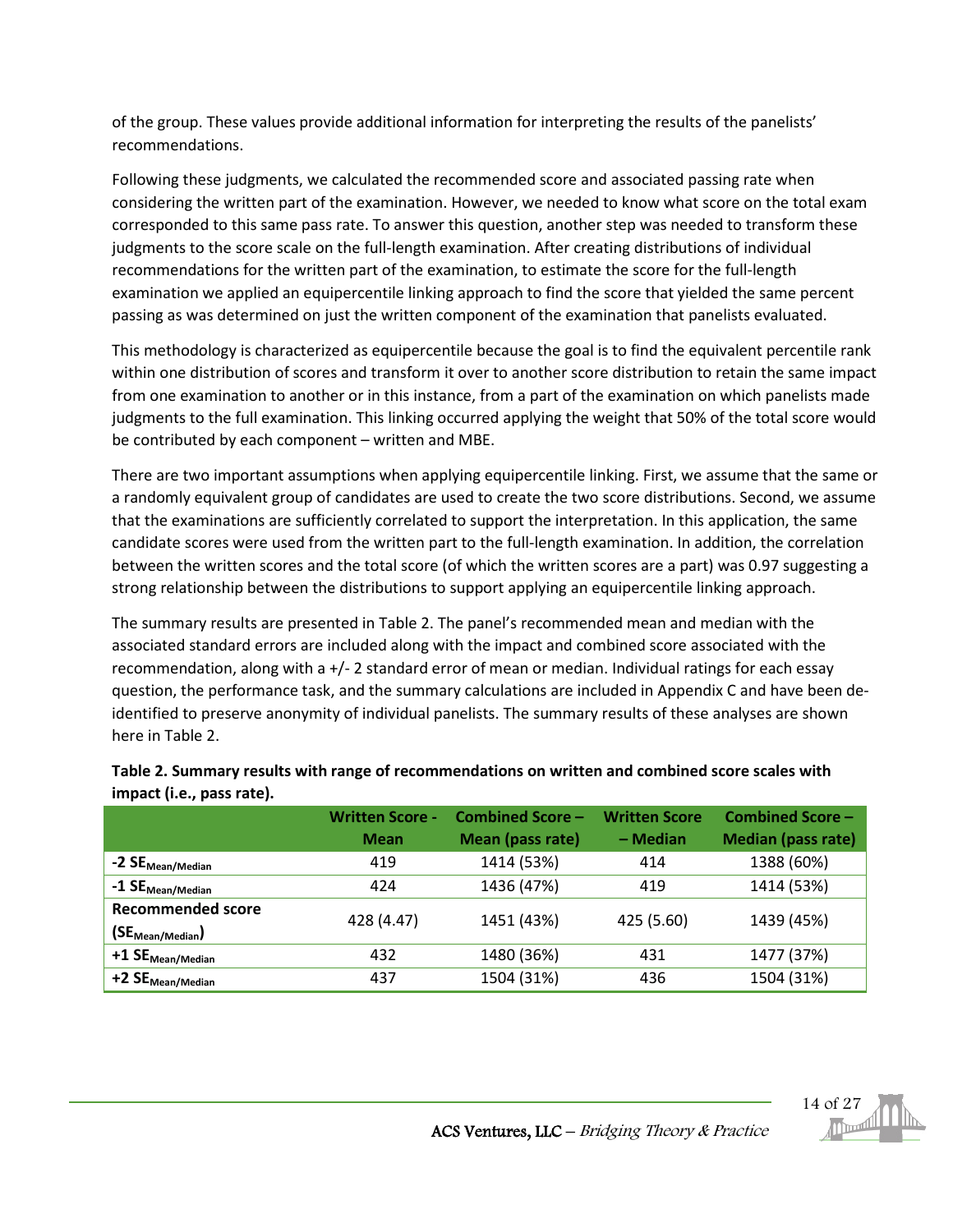### <span id="page-14-0"></span>Panelists' Recommendations

Interpreting the results of the panelists' recommendations involves a combination of sources of evidence and related factors. The results shown in this section represent one of those sources, specifically, the ratings provided by subject matter experts on exemplars of performance from the California Bar Examination. Additional discussion of empirical and related policy considerations is provided in the *Evaluating the Cut Score Recommendations* section below.

The goal in analyzing the results of the panelists' judgments was to best represent the recommendation from the group. There are different ways this could have been done, each involving a measure of central tendency (e.g., mean, median). The mean calculation is the arithmetic average that most people are familiar with, however, it may not be the best representation of the group's recommendation when the distribution is skewed. For smaller samples or when extreme scores are observed in a distribution, the mean may be higher or lower than the group would have otherwise intended. In these instances, the median is calculated at the point where half the recommendations are above the value and half the recommendations are below the value to balance the effects of an extreme or outlier recommendation. When the mean and median do not converge, it is generally recommended that the median be used as the better representation of the central tendency of the observed score distribution. This approach is analogous to the data that are often shared with respect to housing prices in cities where a median is used to offset the effects of outliers on upper and lower end of the distribution.

Although the values calculated for the panelists were close, the mean and median recommendations did not converge. Therefore, the median likely serves as a better indicator of central tendency of the recommendation of the panelists. The median recommended cut score for the written portion of the exam based on all panelists' judgments was 423.75 and was rounded to the nearest observable score of 425 on a theoretical scale that ranges from 0 to 700 (i.e., 100 points for each essay question, 200 points for the performance task). To then determine how this recommendation would be interpreted with respect to a pass/fail decision, we evaluated the impact on a cumulative percent distribution using only the written component performance by applicants who took the July 2016 California Bar Examination.

To evaluate the impact of this recommendation, we found the location in the cumulative percent distribution of the written scores that corresponded with this value (i.e., 425). This value resulted in an overall impact of 46% pass and 54% fail based on the applicants who took the July 2016 California Bar Examination. To then determine the score on the full examination that corresponded to this impact, we then used an equipercentile linking approach to find the value on the combined score that corresponded to the same impact (i.e., 46% pass and 54% fail), and the corresponding value in the distribution yielded a score of 1439. The same process was followed in evaluating the mean score that was calculated for the group.

When collecting data from a sample, it is important to acknowledge that the results are an estimate. For example, when public opinion polls are conducted to gather perceptions about a given topic (e.g., upcoming elections, customer satisfaction), the results are reported in conjunction with methodology, sample size, and margin of error to illustrate that there is a level of uncertainty in the estimate. In selecting a representative sample of panelists for this study, we similarly collected data that resulted in a distribution of judgments from which we could calculate an estimate of the recommendation of the group.

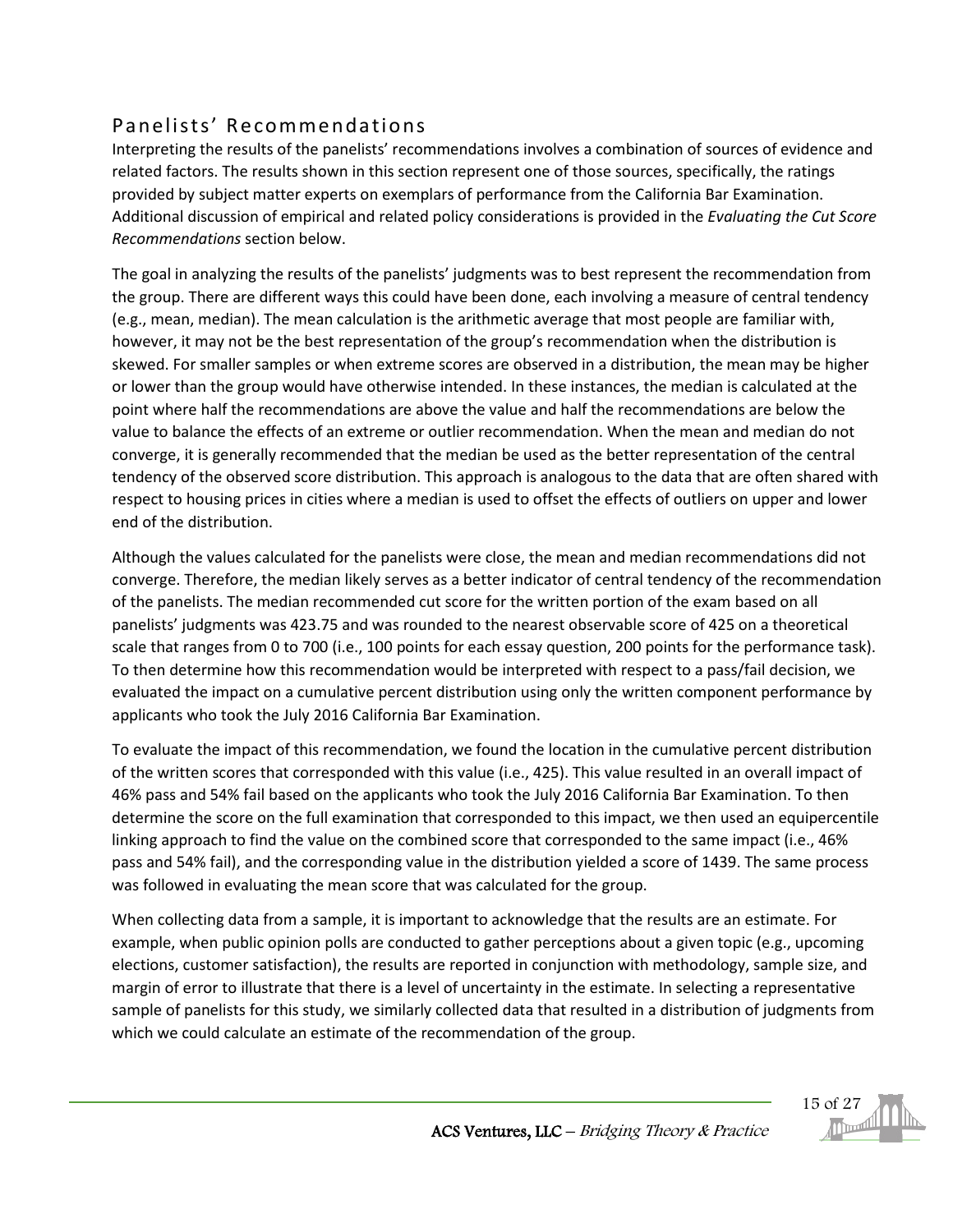Because the mean and median were calculated from a distribution of scores, it is also appropriate to estimate the variability in those recommendations to produce a range within which policymakers may consider the panel's recommendation. This range was calculated using the standard error of the mean and median. The standard error is an estimate of the standard deviation (i.e., variability) of the sampling distribution. To calculate the standard error of the median (SE<sub>median</sub>), the standard error of the mean is first calculated and can then be approximated by multiplying that value by the square root of pi (i.e., 3.14159. . .) divided by two which produces a slightly wider range than the standard error of the mean. Though technical in nature, the Standard Error of the Median can also be interpreted conceptually as the margin of error in the judgments provided by the panel.

**Given a median recommendation of 425 on the written section with a SEmedian of 5.60, the range of recommended passing scores on the written score scale would be 414 to 436 which translates to a range of 1388 to 1504 on the combined score scale. This range would correspond to the interpretative scale of 139 to 150. If the mean recommendation range was used, it would correspond to a 1414 to 1504 which on the interpretive scale would be 141 to 150.**

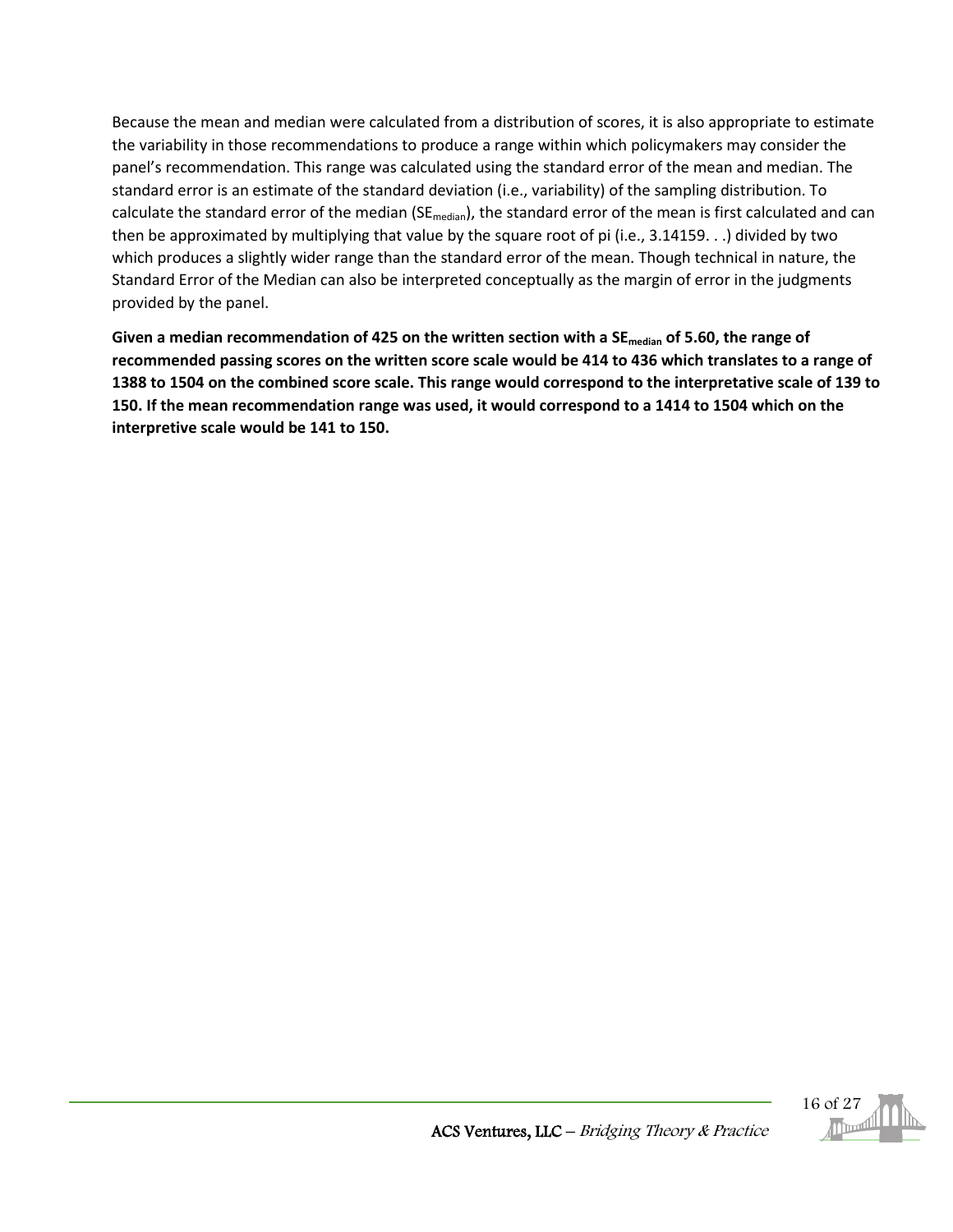### <span id="page-16-0"></span>Process Evaluation Results

Panelists completed a series of evaluations during the study that included both multiple-choice questions and open-ended prompts. The responses to the questions are included in Table 3 and the comments provided are included in Appendix D. With the exception of Question 2 that was rated on a 3-point scale (1 = not enough, 2 = about right, 3 = too much), ratings closer to 4.0 can be interpreted as more positive perceptions of the question (e.g., success of training, confidence in ratings, appropriate time) versus values closer to 1.0 which suggest perceptions that are more negative with respect to these questions.

|                                                   | <b>Median</b>  | $1 -$          | $\overline{2}$ | 3              | $\mathbf{4}$ - |
|---------------------------------------------------|----------------|----------------|----------------|----------------|----------------|
|                                                   |                | Lower          |                |                | <b>Higher</b>  |
| 1. Success of Training                            |                |                |                |                |                |
| Orientation to the workshop                       | $\overline{4}$ | $\Omega$       | $\Omega$       | 9              | 11             |
| Overview of the exam                              | 3              | $\Omega$       | $\Omega$       | 12             | 8              |
| Discussion of the PLD                             | $\overline{a}$ | $\Omega$       | $\mathbf{1}$   | 5              | 14             |
| Training on the methodology                       | 3.5            | $\Omega$       | $\overline{2}$ | 8              | 10             |
|                                                   |                |                |                |                |                |
| 2. Time allocation to Training                    | $\overline{2}$ | 4              | 16             | $\mathbf 0$    | N/A            |
|                                                   |                |                |                |                |                |
| 3. Confidence moving from Practice to Operational | 3              | $\mathbf{1}$   | $\mathbf{1}$   | 15             | 3              |
|                                                   |                |                |                |                |                |
| 4. Time allocated to Practice                     | 3              | $\mathbf{1}$   | 6              | 10             | 3              |
|                                                   |                |                |                |                |                |
| 6. Confidence in Day 1 recommendations            | 3              | $\mathbf{1}$   | $\overline{2}$ | 11             | 6              |
|                                                   |                |                |                |                |                |
| 7. Time allocated to Day 1 recommendations        | $\overline{2}$ | 5              | 6              | 9              | $\mathbf{0}$   |
|                                                   |                |                |                |                |                |
| 9. Confidence in Day 2 recommendations            | 3              | $\mathbf 0$    | $\mathbf{1}$   | 11             | 6              |
|                                                   |                |                |                |                |                |
| 10. Time allocated to Day 2 recommendations       | 3              | $\mathbf{1}$   | 3              | 8              | 6              |
|                                                   |                |                |                |                |                |
| 12. Confidence in Day 3 recommendations           | 4              | $\Omega$       | $\mathbf 0$    | 5              | 15             |
|                                                   |                |                |                |                |                |
| 13. Time allocated to Day 3 recommendations       | 3              | $\overline{2}$ | $\mathbf{1}$   | 8              | 9              |
|                                                   |                |                |                |                |                |
| 14. Overall success of the workshop               | 3              | $\mathbf 0$    | $\mathbf{1}$   | 12             | $\overline{7}$ |
|                                                   |                |                |                |                |                |
| 15. Overall organization of the workshop          | 4              | $\Omega$       | $\overline{0}$ | $\overline{7}$ | 13             |

#### **Table 3. Written Process Evaluation Summary Results**

Collectively, the results of the panelists' evaluation suggested generally positive perception of the activities for the workshop, their ratings, and the outcomes. The ratings regarding the time allocation were generally lower which can be attributed to the intensity of the task and the amount of work. Future studies may benefit from an additional day or two to permit more reasonable workload for the panelists.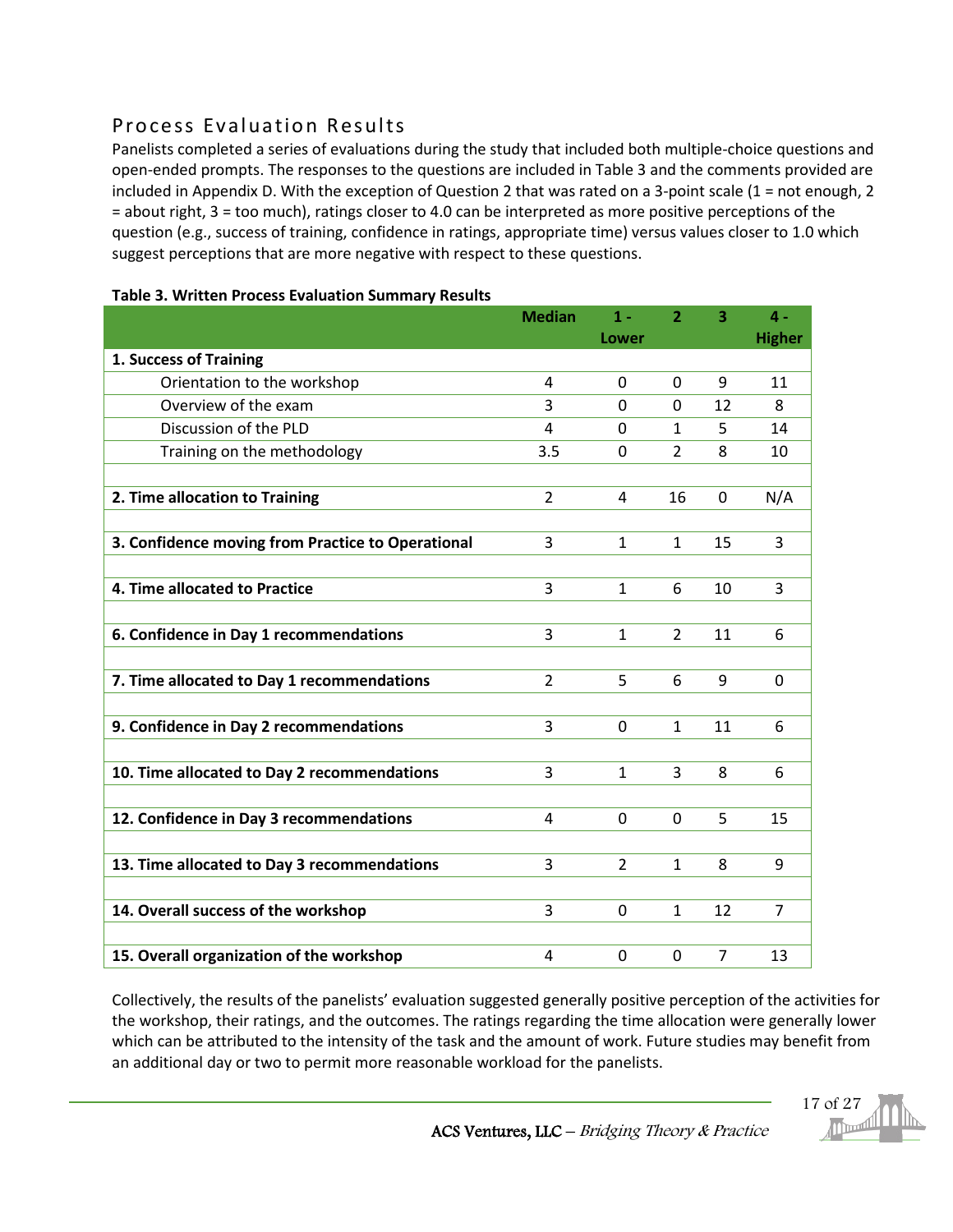## <span id="page-17-0"></span>**Evaluating the Cut Score Recommendations**

To evaluate the passing score recommendations that were generated from this study, we applied Kane's (1994; 2001) framework for validating standard setting activities. Within this framework, Kane suggested three sources of evidence that should be considered in the validation process: procedural, internal, and external. Threats to validity that were observed in these areas should inform policymakers' judgments regarding the usefulness of the panelists' recommendations and the validity of the interpretation. Evidence within each of these areas that was observed in this study is discussed here.

## <span id="page-17-1"></span>Procedural

When evaluating procedural evidence, practitioners generally look to panelist selection and qualifications, the choice of methodology, the application of the methodology, and the panelists' perspectives about the implementation of the methodology as some of the primary sources. For this study, the panel that was recruited and selected by the Supreme Court represented a wide range of stakeholders: newer and more experienced attorneys and representatives from legal education who collectively included diverse professional experiences and backgrounds. The choice of methodology was appropriate given the constructed response aspects of the essay questions and performance task. Panelists' perspectives on the process were collected and the evaluation responses were very positive.

### <span id="page-17-2"></span>Internal

The internal evidence for standard setting is often evaluated by examining the consistency of panelists' ratings and the convergence of the recommendations. The standard error of the median on which the recommendation was based (5.60) was reasonable given the theoretical range of the scale (0-700) for the written component of the examination. This means that most panelists' individual recommendations were within about six raw score points of the median recommended value. Even considering the effective range of the scale (approximately 280-630), the deviation of scores across panelists did not vary widely. Similar variation was also observed for the mean recommendation. These observations suggest that panelists were generally in agreement regarding the expectations of which applicant responses were characteristic of the Minimally Competent Candidate.

### <span id="page-17-3"></span>External

Although external evidence is difficult to collect, some sources were available for this study that will be useful for policy makers in their consideration of the recommendations of the group. The use of impact data from applicants in California from the July 2016 examination can be used as one source of evidence to inform the reasonableness of the recommended passing score. In addition, the application of the recommendation to scores from other exams (e.g., February 2016, February 2017, July 2017) would also be useful to evaluate the potential range of impact. **This would be particularly valuable given the different ability distributions of applicants who take the examination in February versus July**. In addition, consideration of first time test takers versus repeat test takers is another potential factor because applicants who are repeating the exam do not represent the full range of abilities.

A limitation of the study was the inability to include items from the MBE as part of the judgmental process. Although it would have been a desired part of the standard setting design, the MBE was not made available to California for inclusion in the study. In using half of the examination for the study, we can make a reasonable approximation of a recommendation for the full examination (see, for example, Buckendahl, Ferdous, &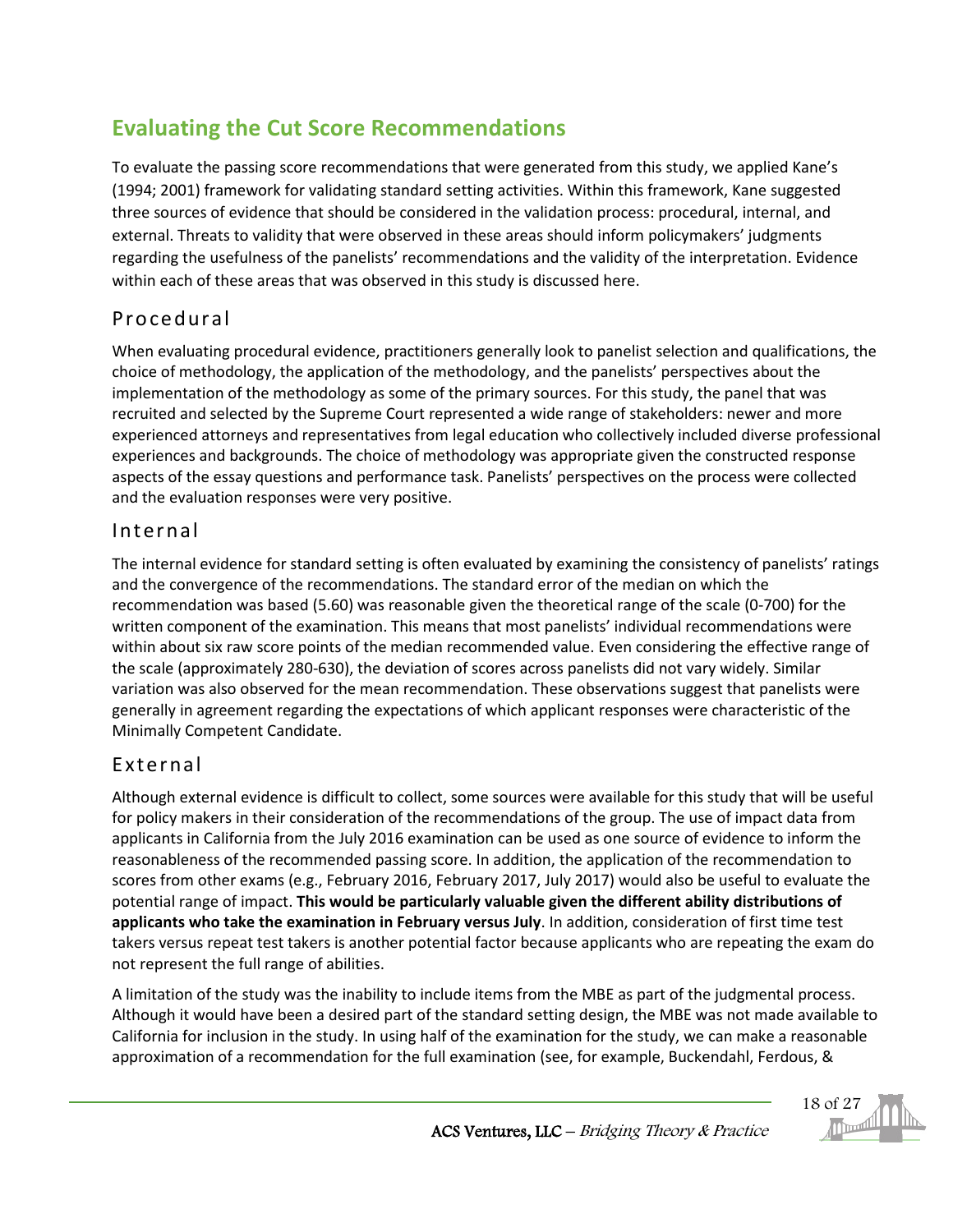Gerrow, 2010). The correlation between the written and MBE scores is approximately 0.72 suggesting moderate to strong correlation, but with some unique variance contributed by each component of the examination.

In addition, passing scores on bar examinations from other states can also be used to inform the final policy. However, the use of data from other states should be done with caution for multiple factors. First, it is unclear whether other states have conducted formal standard setting study activities, so to evaluate comparability based solely on the passing standard may not support California's definition of minimum competency. Second, California has different eligibility criteria than other states that will have an impact on the ability distribution of the population of applicants. Specifically, California has a more inclusive eligibility policy than most jurisdictions with respect to the legal education requirements. Third, each jurisdiction may have a different definition of minimum competency as to how it is applied to their examination. These can contribute to different policy decisions.

To illustrate how California passing score compares with other, larger population jurisdictions, Table 4 is shown here for comparison purposes. The overall test taker passing rates are shown from 2007 to 2016 to illustrate the current rate, but also the trend in performance over time.

| <b>Jurisdiction</b>        | 2007 | 2008 | 2009 | 2010 | 2011 | 2012 | 2013 | 2014 | 2015 | 2016 |
|----------------------------|------|------|------|------|------|------|------|------|------|------|
| California                 | 49%  | 54%  | 49%  | 49%  | 51%  | 51%  | 51%  | 47%  | 44%  | 40%  |
| <b>Florida</b>             | 66%  | 71%  | 68%  | 69%  | 72%  | 71%  | 70%  | 65%  | 59%  | 54%  |
| <b>Illinois</b>            | 82%  | 85%  | 84%  | 84%  | 83%  | 81%  | 82%  | 79%  | 74%  | 69%  |
| <b>New York</b>            | 64%  | 69%  | 65%  | 65%  | 64%  | 61%  | 64%  | 60%  | 56%  | 57%  |
| <b>Texas</b>               | 76%  | 78%  | 78%  | 76%  | 80%  | 75%  | 80%  | 70%  | 65%  | 66%  |
| <b>National</b><br>Average | 67%  | 71%  | 68%  | 68%  | 69%  | 67%  | 68%  | 64%  | 59%  | 58%  |

**Table 4. Overall passing rates in selected states and nationally from 2007-2016.[9](#page-18-0)**

 $\overline{\phantom{a}}$ 

Note that across jurisdictions and for the nation, there has been a consistent, downward trend in overall passing rates beginning in 2014. Similar trends were observed for first-time test takers. <sup>6</sup> With passing scores for jurisdictions being held constant through policy and statistical equating, the changing variables of ability within the candidate population in terms of law school admissions, matriculation, as well as any influence on curriculum and instruction have likely contributed to this observed pattern. These data reinforce the caution of not simply relying on current passing scores used in other jurisdictions.

<span id="page-18-0"></span> $9$  Data for Table 4 were obtained NCBE 2016 Statistics document (pp. 17-20) and represent the combined pass rate for a given year across the February and July administrations. This report can be accessed: [http://www.ncbex.org/pdfviewer/?file=%2Fdmsdocument%2F205.](http://www.ncbex.org/pdfviewer/?file=%2Fdmsdocument%2F205)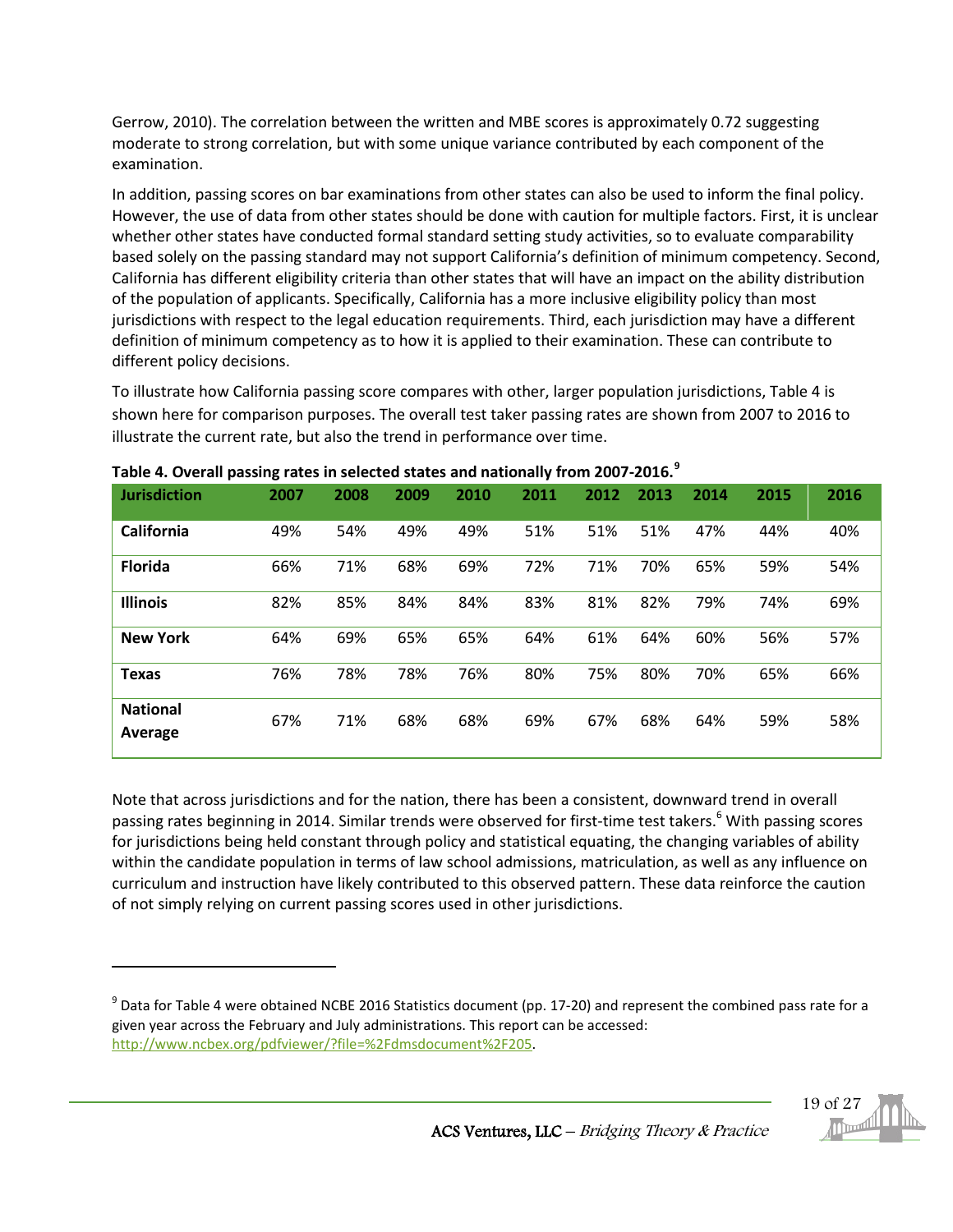## <span id="page-19-0"></span>**Determining a Final Passing Score**

The **standard setting meeting results and evaluation feedback generally support the validity of the panel's recommended passing score for use with the California Bar Examination**. Results from the study were analyzed to create a range of recommended passing scores. However, additional policy factors may be considered when establishing the passing score. One of these factors may include the recommended passing score and impact relative to the historical passing score and impact. The panel's median recommended passing score of 1439 (effectively 144 on the interpretative scale) converged with the program's existing passing score with the mean recommended passing score being slightly higher.

Factors that could be considered include the passing rates from other states that have similarly large numbers of bar applicants sitting for the examination. However, the interpretation of these results and the comparability are mitigated by the different eligibility policies among these jurisdictions and **California's more inclusive policies** along with the downward trend in bar examination performance across the country, particularly over the last few years. In some instances, the gap between California's applicants and other states has closed and in others, the gap observed in 2007 has remained essentially constant as the trend declined on a similar slope.

An additional factor warrants consideration as part of the policy deliberation. Specifically, the consideration of policy tolerance for different types of classification errors. Because we know that there is measurement error with any test score, **when applying a passing score to make an important decision about an individual, it is important to consider the risk of each type of error**. A Type I error represents an individual who passes an examination, but whose true abilities are below the cut score. These types of classification errors are considered false positives. Conversely, a Type II error represents an individual who does not pass an examination, but whose true abilities are above the passing score. These types of classification errors are known as false negatives. Both types of errors are theoretical in nature because we cannot know which test takers in the distribution around the passing score may be false positives or false negatives.

A policy body can articulate its rationale for supporting adoption of the group's recommendation or adjusting the recommendation in such a way that minimizes one type of misclassification. The policy rationale for licensure examination programs is based primarily on deliberation of the risk of each type of error. For example, many licensure and certification examinations in healthcare fields have a greater policy tolerance for Type II errors than Type I errors with the rationale that the public is at greater risk for adverse consequences from an unqualified candidate who passes (i.e., Type I error) than a qualified one who fails (i.e., Type II error).

In applying the rationale, if the policy decision is that there is a greater tolerance for Type I errors, then the decision would be to accept the recommendation of the panel (i.e., 144) or adopt a value that is one to two standard errors below the recommendation (i.e., 139 to 141). Conversely, if the policy decision is that there is a greater tolerance for Type II errors, then the decision would be to accept the recommendation of the panel (i.e., 144) or adopt a value that is one to two standard errors above the recommendation (i.e., 148 to 150). Because standard setting is an integration of policy and psychometrics, the final determination will be policy driven, but supported by the data collected within this workshop and for this study more broadly.

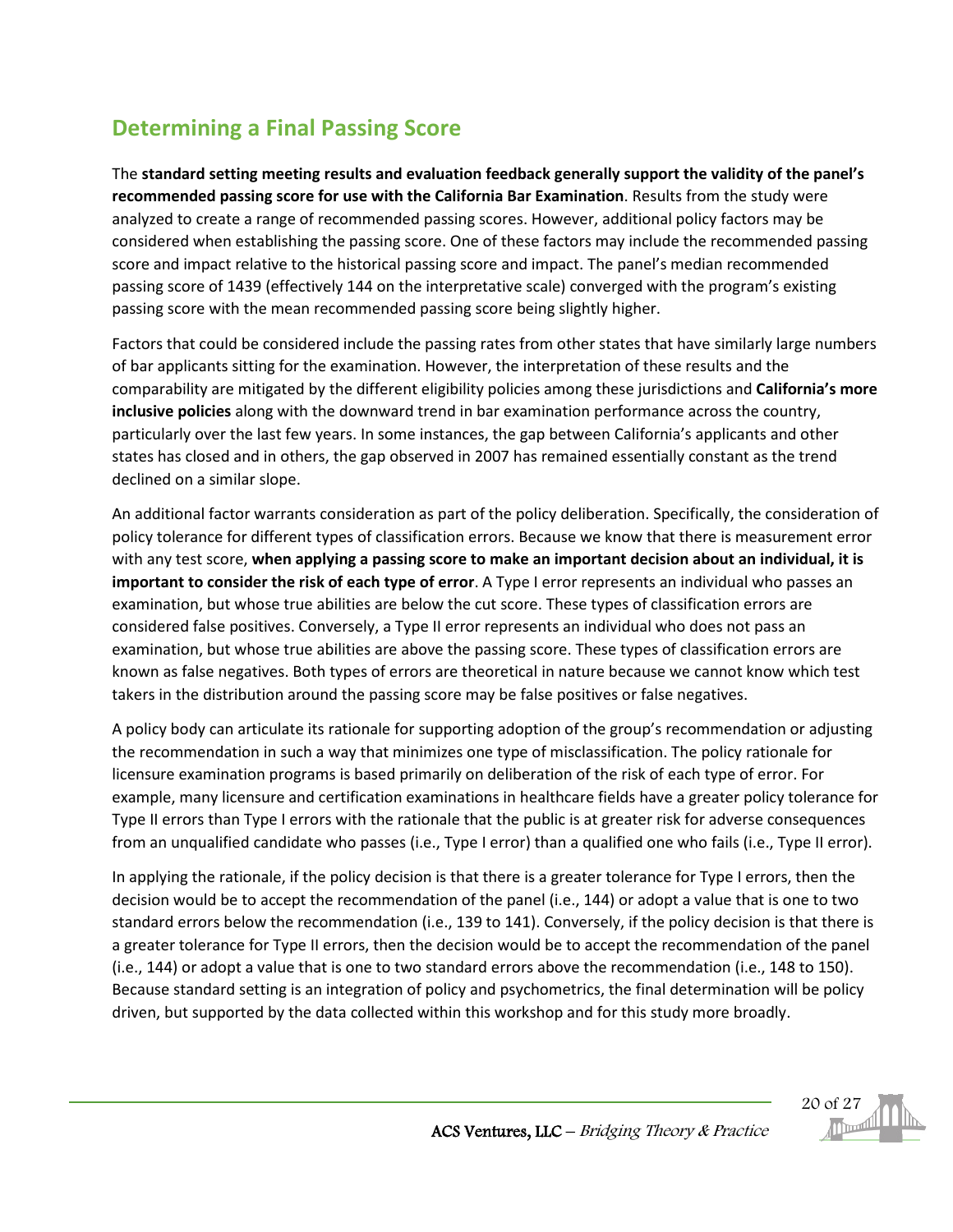### <span id="page-20-0"></span>**References**

- Buckendahl, C., Ferdous, A., & Gerrow, J. (2010). Recommending cut scores with a subset of items: An empirical illustration. *Practical Assessment, Research & Evaluation, 15*(6). Available online: http://pareonline.net/getvn.asp?v=15&n=6.
- Buckendahl, C. W. & Davis-Becker, S. (2012). Setting passing standards for credentialing programs. In G. J. Cizek (Ed.), *Setting performance standards: Foundations, methods, and innovations* (2nd ed., pp. 485- 502). New York, NY: Routledge.
- Egan, K. L., Schneider, M. C., & Ferrara, S. (2012). Performance level descriptors: History, practice and a proposed framework. In G. J. Cizek (Ed.), Setting performance standards: Foundations, method, and innovations ( $2^{nd}$  ed., pp. 79-106). New York, NY: Routledge.
- Hambleton, R. K., & Pitoniak, M. J. (2006). Setting performance standards. In R. L. Brennan (Ed.), *Educational measurement* (4th ed., pp. 433–470). Westport, CT: American Council on Education and Praeger.
- Kane, M. (1994). Validating the performance standards associated with passing scores. *Review of Educational Research, 64* (3), 425-461.
- Kane, M. T. (2001). So much remains the same: Conception and status of validation in setting standards. In G. J. Cizek (Ed.), *Setting performance standards: Concepts, methods, and perspectives* (pp. 53-88). Mahwah, NJ: Erlbaum.
- Plake, B. S. & Hambleton, R. K. (2001). The analytic judgment method for setting standards on complex, largescale assessments. In G. J. Cizek (Ed.), *Setting performance standards: Concepts, methods, and perspectives* (pp. 283-312). Mahwah, NJ: Erlbaum.

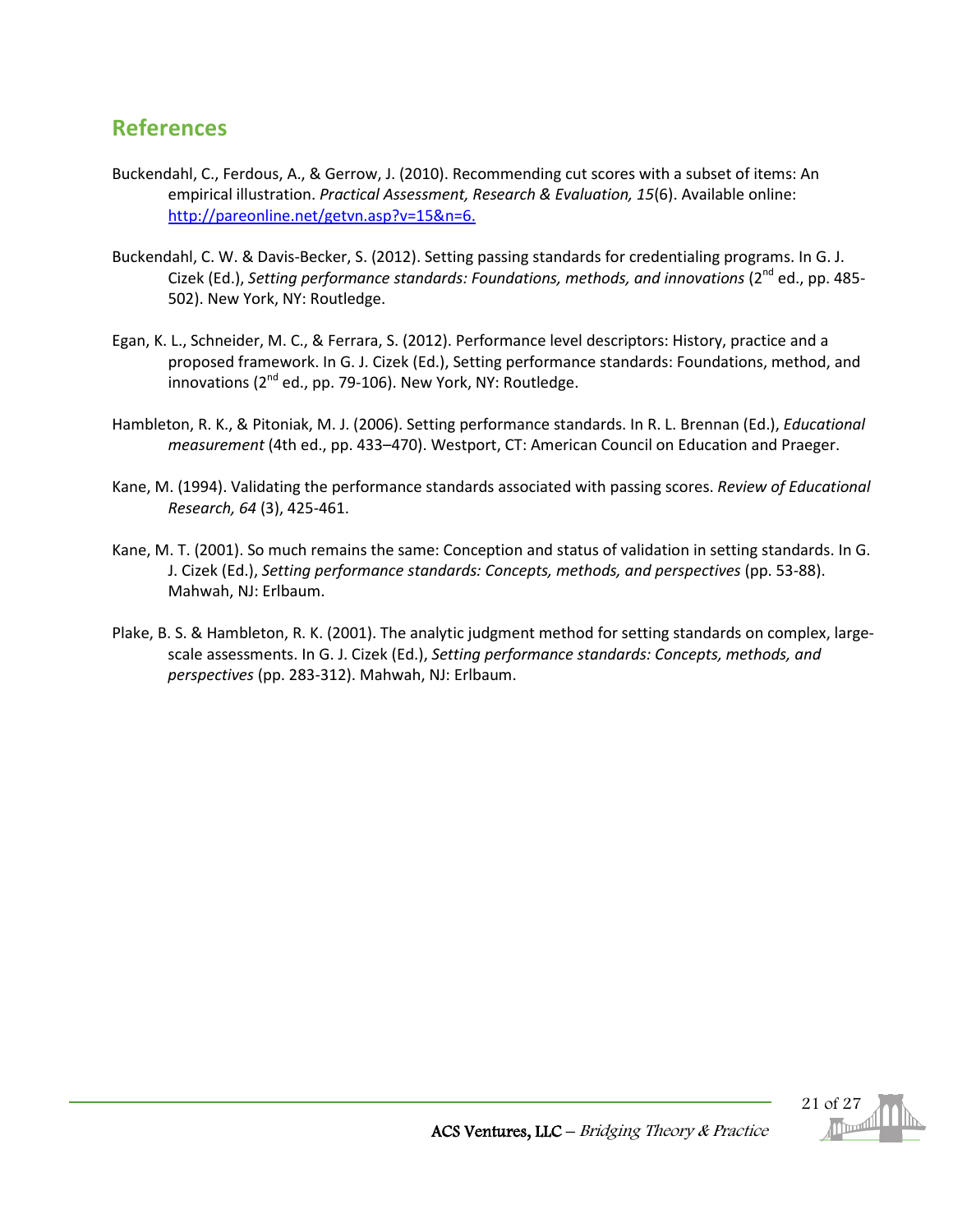## <span id="page-21-0"></span>**Appendix A – Panelist Information**





ACS Ventures, LLC – Bridging Theory & Practice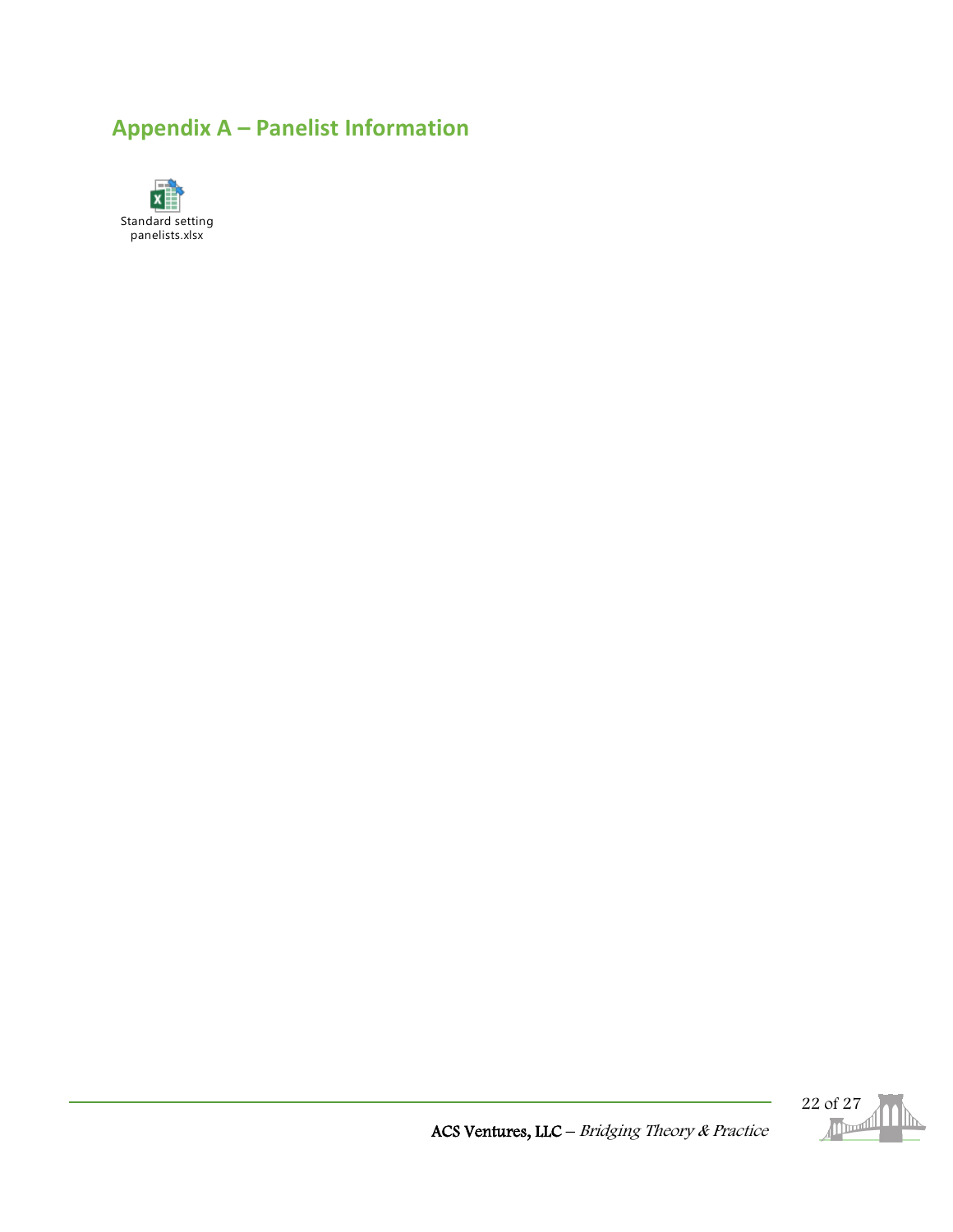## <span id="page-22-0"></span>**Appendix B – Standard Setting Materials**

The nomination form for panelists and documentation used in the standard setting are included below.







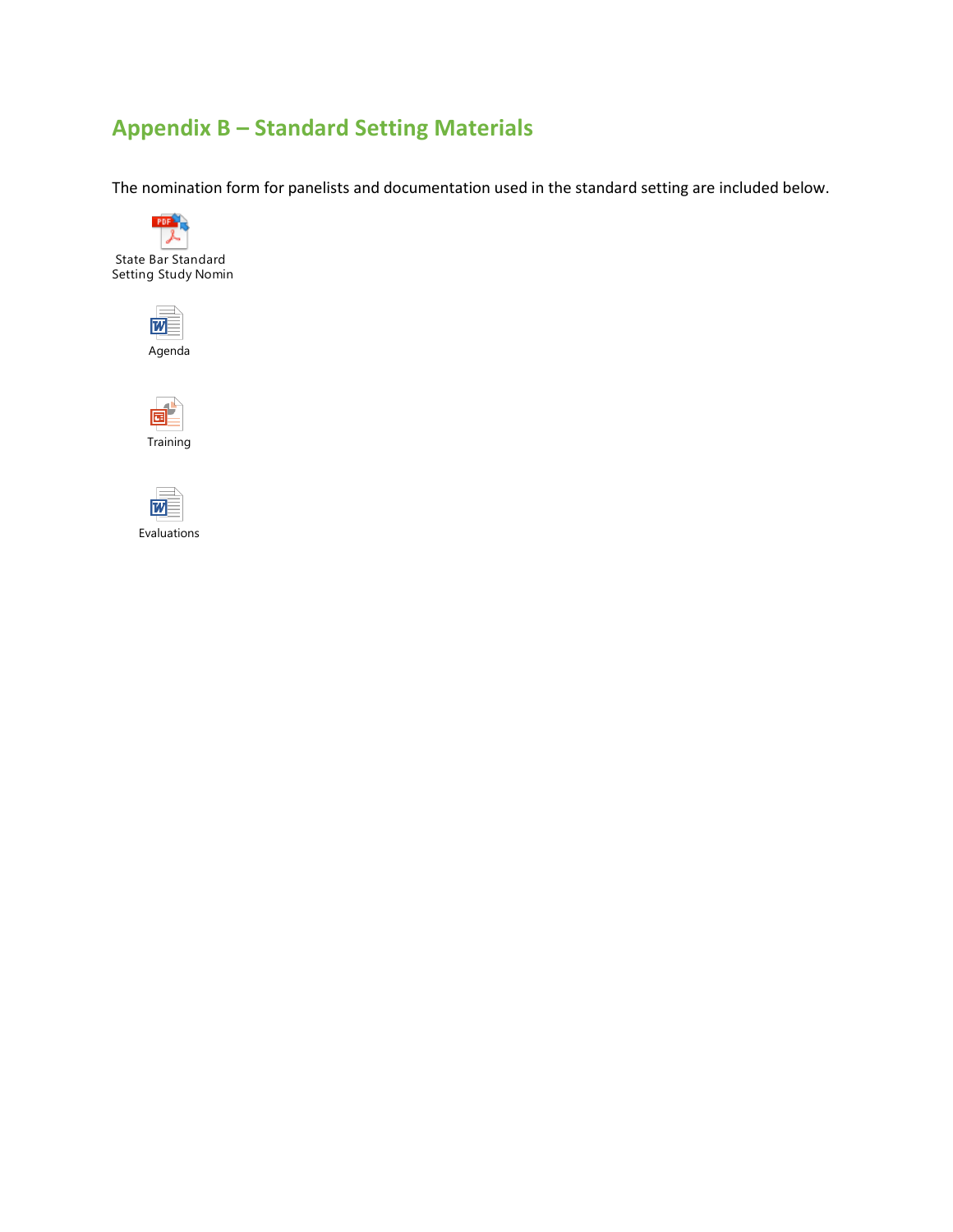## <span id="page-23-0"></span>**Appendix C – Standard Setting Data**







ACS Ventures, LLC – Bridging Theory & Practice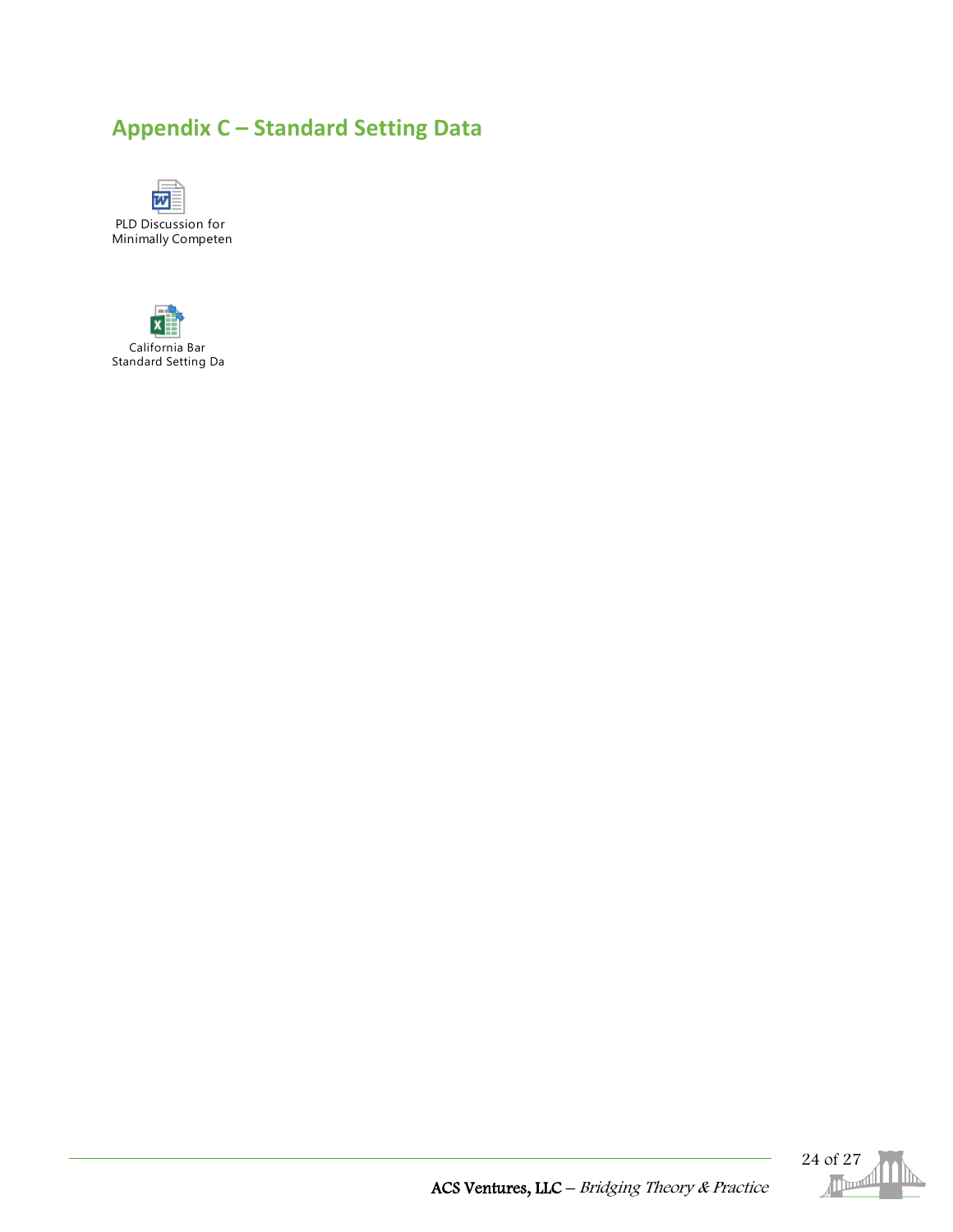## <span id="page-24-0"></span>**Appendix D – Evaluation Comments**

Each panelist completed an evaluation of the standard setting process that included several open-ended response questions. The responses provided to each are included below.

#### **Day 1 – Training**

- Lots of reading
- More time could easily be spent on the practice rating, but I doubt that it would make a difference in the outcome.
- Dr. Buckendahl trained us very effectively. He is engaging, clear, and attentive. I have confidence in him and the process. Good work!
- Perhaps it was the result of the lively discussions we were having, but a little more time for practice would have been ideal as I felt I was a bit rushed.
- More background information before initiating the process would be helpful
- Perhaps additional time spent as a group discussing not the themes/genres of knowledge for each subject, but on what it means to read an essay and decide whether a discussion of the theme is sufficient to communicate minimal competency.
- Not convinced this methodology is valid. Many of us clearly do not know some applicable law and these conclusions may therefore determine that incompetent answers amounting to malpractice are nevertheless passing/competent.
- Great and important discussion about minimal competencies on each exam answer discussed.
- It would have been helpful at the top to have a broader discussion about why the study is being done, what the Bar is hoping to learn, and how the individuals (participants) were selected.
- Would be helpful if watchers could be talking outside [the] room instead of in during review of essays.
- [Related to confidence rating] only because some of my ratings were different from the majority. Otherwise, very confident.
- [Related to time rating] Had to rush in order to have time for lunch.
- I think a broader discussion at the outset before the practice/identification of key issues would have been helpful. We all seemed to struggle with our own lack of knowledge and addressing that more up front may have helped us move along more efficiently.

#### **Day 1 – Standard Setting**

- I would have liked to know ahead of time that I would be "grading" 40 essays when I came in.
- I did not finish and felt rushed. More time for first question.
- Snacks for end of day grading would help :) I feel like I'm in a groove now and understand the concept of what I'm doing, but 30 tests to read is a lot at the end of a long day. Grateful we can finish in the a.m.!
- More time please
- I'm still not completely certain that I understand how we are qualified to do this without answers. It seems like this could have the overall effect of making it easier to pass?

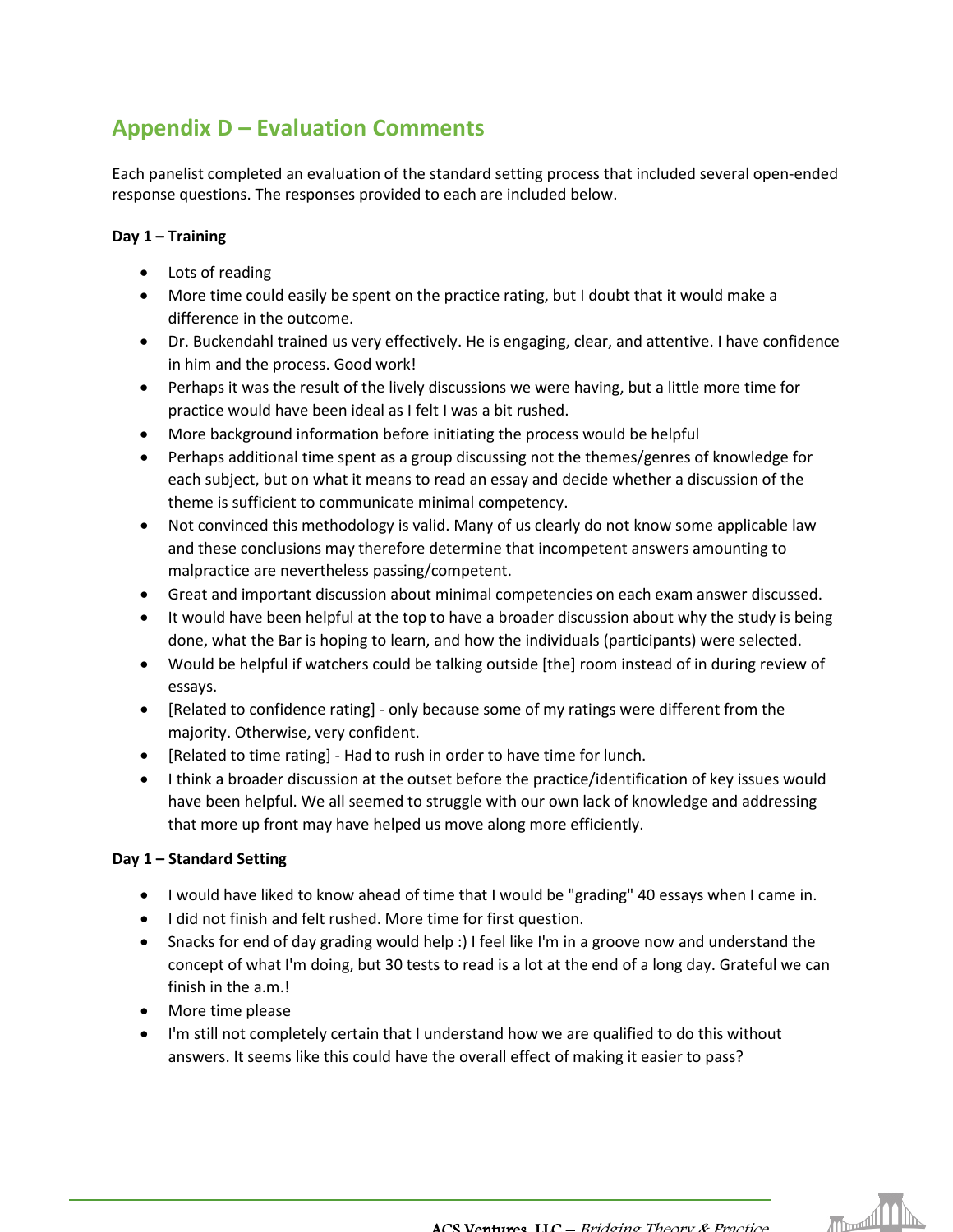- Although a lot of folks complained that we didn't "know enough" of subject matter, after reading 30 tests, yes we are - it became easier to spot the competent from the not competent. Perhaps this could be talked about at the outset to avoid this needless discussion altogether.
- I am concerned that an unprepared attorney, without the benefit of experience, studying, or a rubric, is not a good indicator of a minimally competent attorney. We all have an ethical duty to become competent. New lawyers/3 Ls do that by preparing for the exam. A more seasoned lawyer does that by refreshing recall of old material or by resort[ing] to practice guides. Having neither the benefit of studying nor outside sources, at least some of us may be grading with lack of minimum adequate knowledge. By studying for the exam, test-takers are becoming competent and gaining that minimal competency. Practicing professionals who become specialized may lose/atrophy that competence in certain field, which needs to be refreshed by CLG and other sources. So these scores may be of limited utility.
- It's too much. Too many questions to review.
- No changes
- Got 24/30 done [on the first day]

#### **Day 2 – Standard Setting**

- It was very difficult to read 60 essays in one day
- The discussion about where certain papers fall on the spectrum is helpful to let us know we are on the right track.
- We need breaks to stretch our bodies and we need to go outside, so our brains can get fresh air.
- It might be helpful to have some kind of "correct" sample answer to avoid having to go back and re-score or re-read for lack of knowing "the correct answer."
- I do NOT like being tricked into grading/reading 130 frigging essays! We should have been told that this is what the project was.
- Snacks were a great addition to the day.
- Thanks for the afternoon snacks!
- We did not follow the agenda which indicated we should build an "outline" for the "question." Instead, on Day 1, we outlined subject areas. There will not be consistency among the group. This was clear this AM when there was no agreement regarding Question 1. Each of the 30 essays was marked as the best no-pass or worst pass by at least one person. We should have outlined as a group.
- After initial "calibration" session on Day 1; and with more time, I feel confident about my ability to apply the PLDs to these essays.
- No changes

#### **Day 3 – Standard Setting and Overall Evaluation**

- This no doubt took a lot of work, so thank you to all staff and State Bar folks!
- The early activities and group discussion were helpful in allowing me to orient and direct what I ought to be doing for my recommendations. Perhaps a few more panelists to ease the burden would be helpful for the future!
- No changes